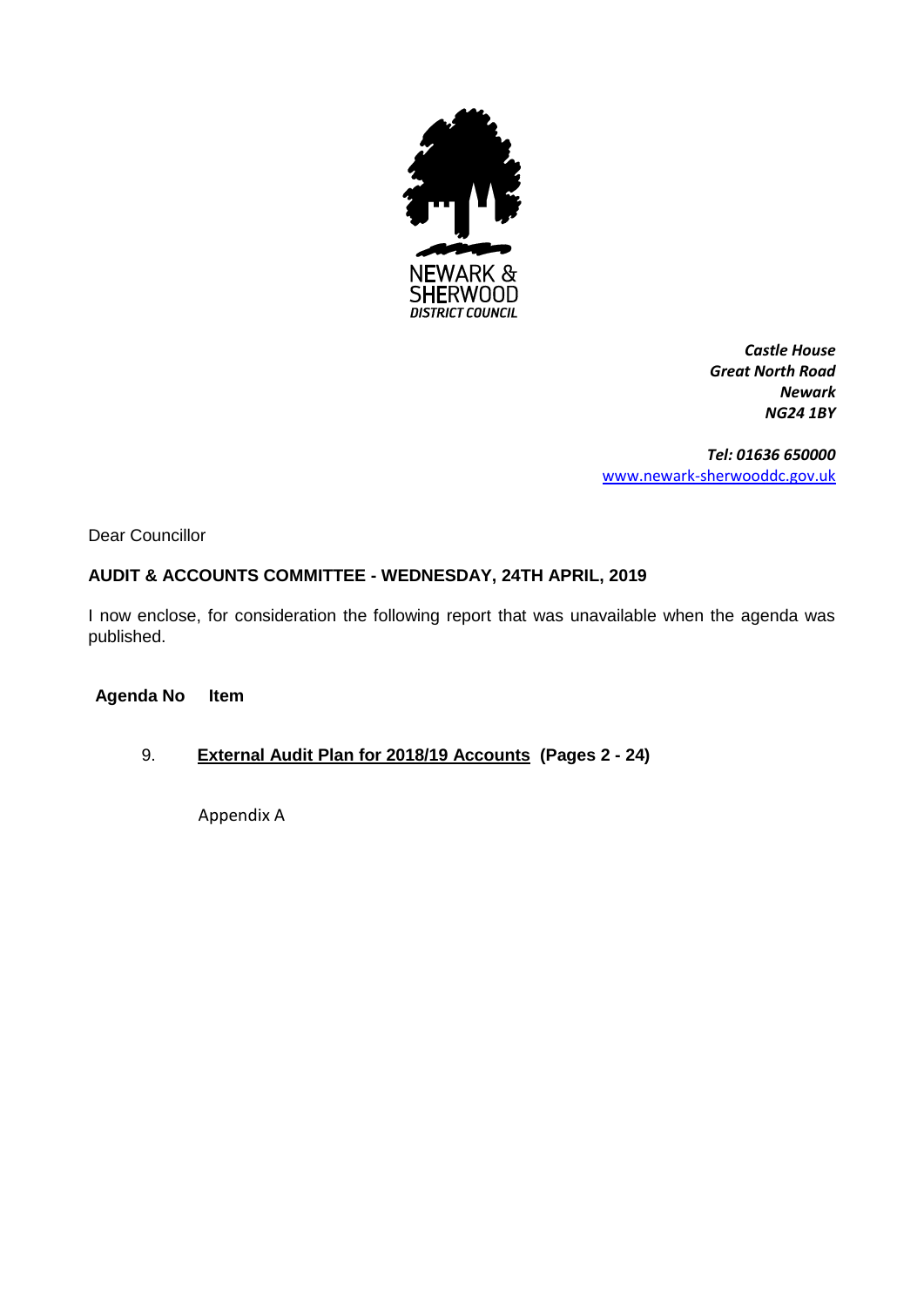Agenda Item 9

# **Audit Strategy Memorandum Newark and Sherwood District Council Year ending 31 March 2019**



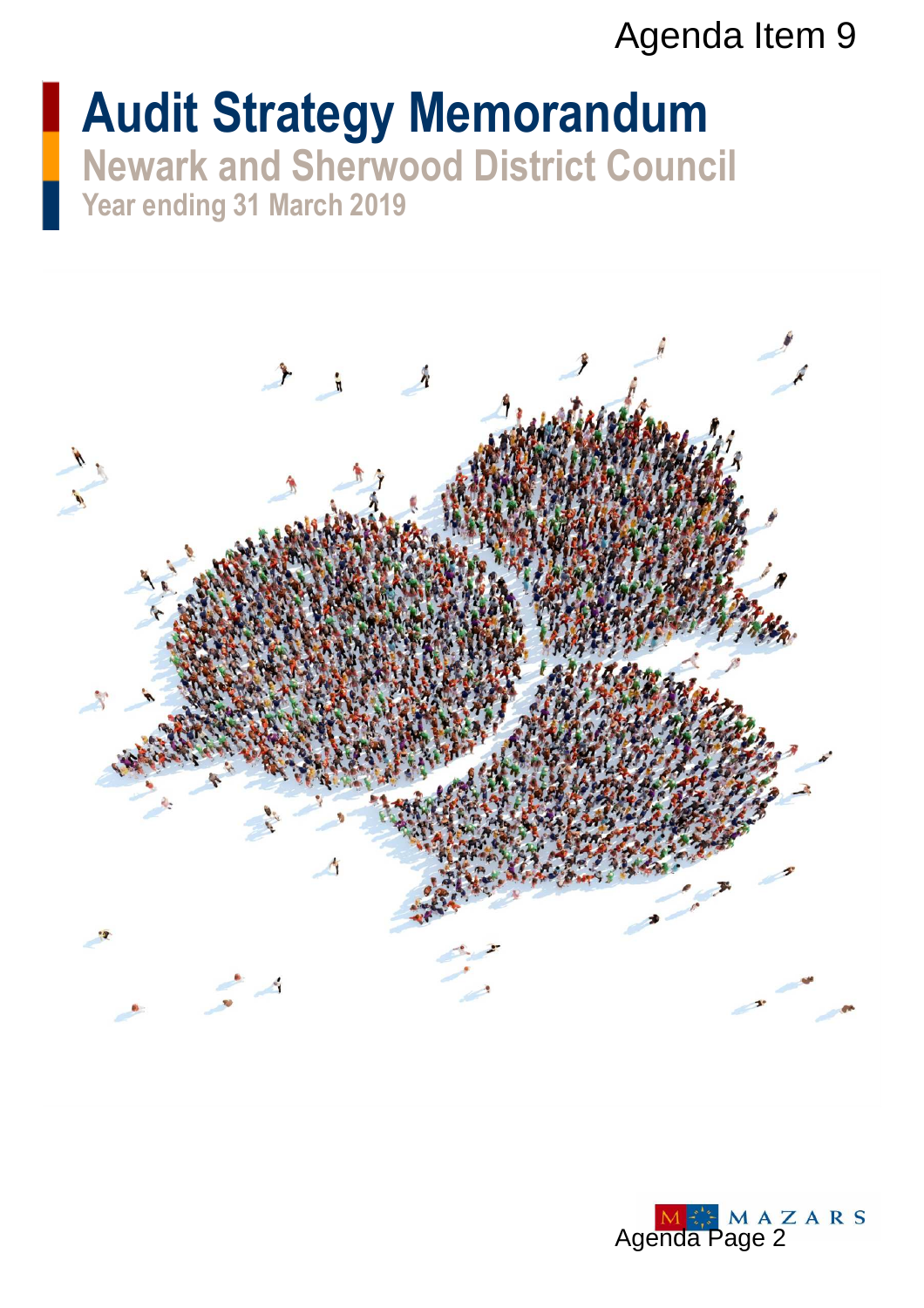

### **CONTENTS**

- 1. Engagement and responsibilities summary
- 2. Your audit engagement team
- 3. Audit scope, approach and timeline
- 4. Significant risks and key judgement areas
- 5. Value for Money
- 6. Fees for audit and other services
- 7. Our commitment to independence
- 8. Materiality and misstatements
- Appendix A Key communication points
- Appendix B Forthcoming accounting and other issues
- Appendix C Mazars' client service commitment

This document is to be regarded as confidential to Newark and Sherwood District Council. It has been prepared for the sole use of the Audit and Accounts Committee as the appropriate sub-committee charged with governance. No responsibility is accepted to any other person in respect of the whole or part of its contents. Our written consent must first be obtained before this document, or any part of it, is disclosed to a third party.

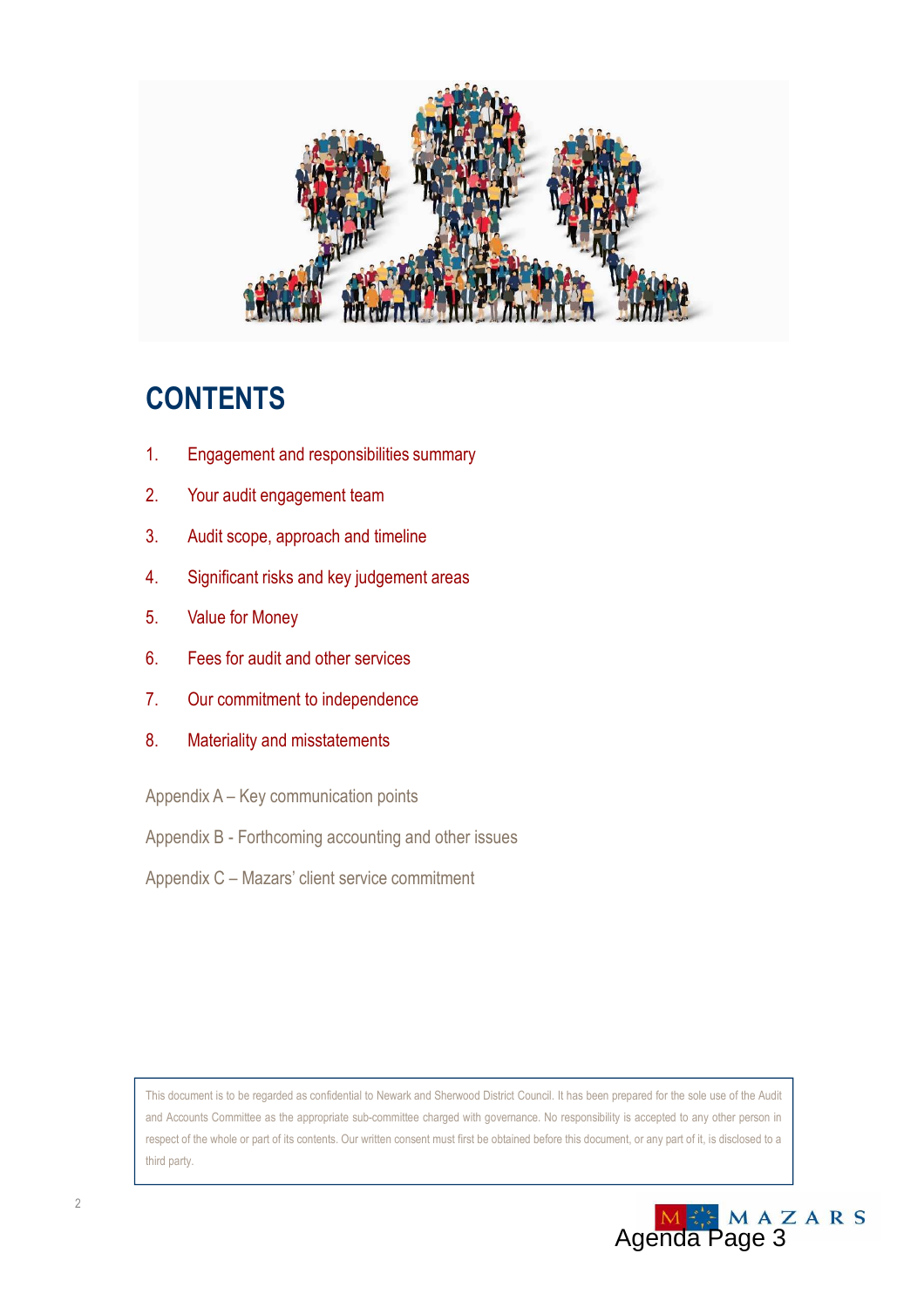Mazars LLP Park View House 58 The Ropewalk **Nottingham** NG1 5DW

Audit and Accounts Committee Newark and Sherwood District Council Castle House Great North Road Newark Nottinghamshire NG24 1BY

24 April 2019

Dear Sirs / Madams

#### **Audit Strategy Memorandum – Year ending 31 March 2019**

We are pleased to present our Audit Strategy Memorandum for Newark and Sherwood District Council for the year ending 31 March 2019.

The purpose of this document is to summarise our audit approach, highlight significant audit risks and areas of key judgements and provide you with the details of our audit team. As it is a fundamental requirement that an auditor is, and is seen to be, independent of its clients, Section 7 of this document also summarises our considerations and conclusions on our independence as auditors.

We consider two-way communication with you to be key to a successful audit and important in:

- reaching a mutual understanding of the scope of the audit and the responsibilities of each of us;
- sharing information to assist each of us to fulfil our respective responsibilities;
- providing you with constructive observations arising from the audit process; and
- ensuring that we, as external auditors, gain an understanding of your attitude and views in respect of the internal and external operational, financial, compliance and other risks facing Newark and Sherwood District Council which may affect the audit, including the likelihood of those risks materialising and how they are monitored and managed.

This document, which has been prepared following our initial planning discussions with management, is the basis for discussion of our audit approach, and any questions or input you may have on our approach or role as auditor.

This document also contains specific appendices that outline our key communications with you during the course of the audit, and forthcoming accounting issues and other issues that may be of interest.

Client service is extremely important to us and we strive to continuously provide technical excellence with the highest level of service quality, together with continuous improvement to exceed your expectations so, if you have any concerns or comments about this document or audit approach, please contact me on 0115 964 4744.

Yours faithfully

David Hoose

Mazars LLP

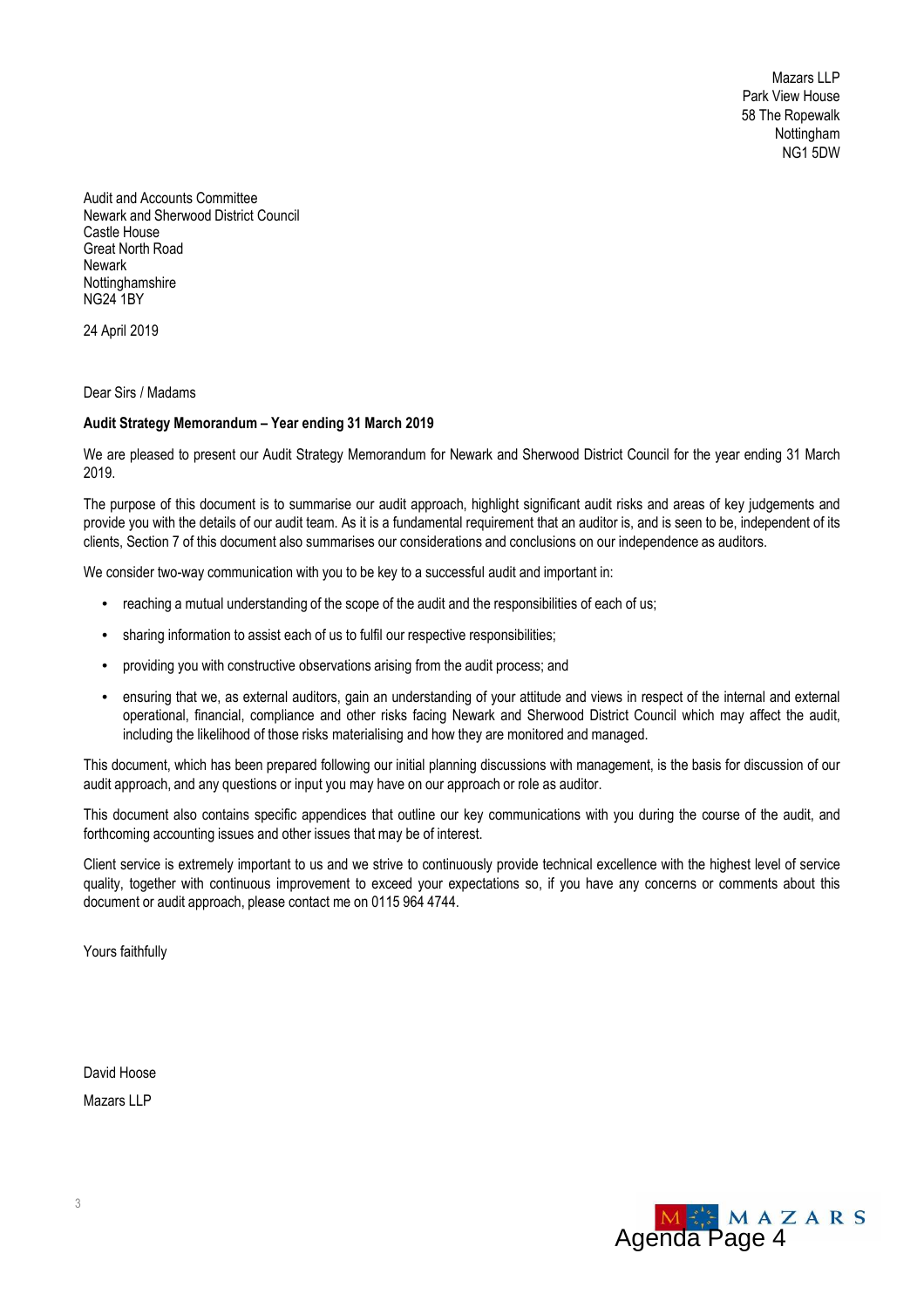## 1. ENGAGEMENT AND RESPONSIBILITIES SUMMARY

#### **Overview of engagement**

We are appointed to perform the external audit of Newark and Sherwood District Council (the Council) for the year to 31 March 2019. The scope of our engagement is set out in the Statement of Responsibilities of Auditors and Audited Bodies, issued by Public Sector Audit Appointments Ltd (PSAA) available from the PSAA website: https://www.psaa.co.uk/audit-quality/statement-of-responsibilities/

#### **Our responsibilities**

Our responsibilities are principally derived from the Local Audit and Accountability Act 2014 (the 2014 Act) and the Code of Audit Practice issued by the National Audit Office (NAO), as outlined below:



Our audit does not relieve management or those charged with governance, of their responsibilities. The responsibility for safeguarding assets and for the prevention and detection of fraud, error and non-compliance with law or regulations rests with both those charged with governance and management. In accordance with International Standards on Auditing (UK), we plan and perform our audit so as to obtain reasonable assurance that the financial statements taken as a whole are free from material misstatement, whether caused by fraud or error. However our audit should not be relied upon to identify all such misstatements.

As part of our audit procedures in relation to fraud we are required to enquire of those charged with governance as to their knowledge of instances of fraud, the risk of fraud and their views on management controls that mitigate the fraud risks.

The Council is required to prepare its financial statements on a going concern basis by the Code of Practice on Local Authority Accounting. As auditors, we are required to consider the appropriateness of the use of the going concern assumption in the preparation of the financial statements and the adequacy of disclosures made.

For the purpose of our audit, we have identified the Audit and Accounts Committee as those charged with governance.

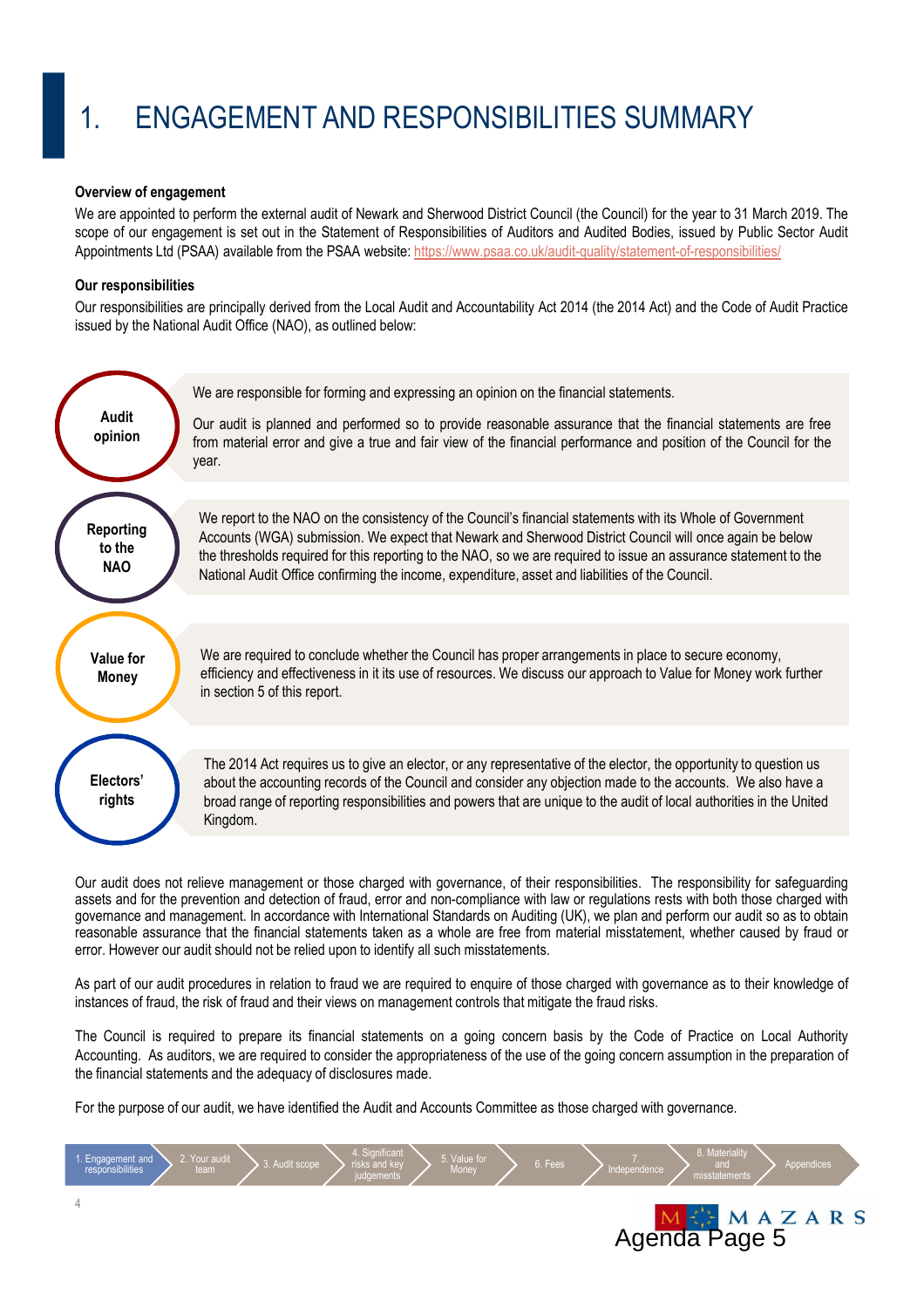# 2. YOUR AUDIT ENGAGEMENT TEAM



- David Hoose, Partner
- David Hoose@mazars.co.uk
- 0115 964 4744



- Helen Brookes, Manager
- Helen.Brookes@mazars.co.uk
- 0115 964 4796



- Kizzy Atkins, Assistant Manager
- Kizzy.Atkins@mazars.co.uk
- 0115 964 4791

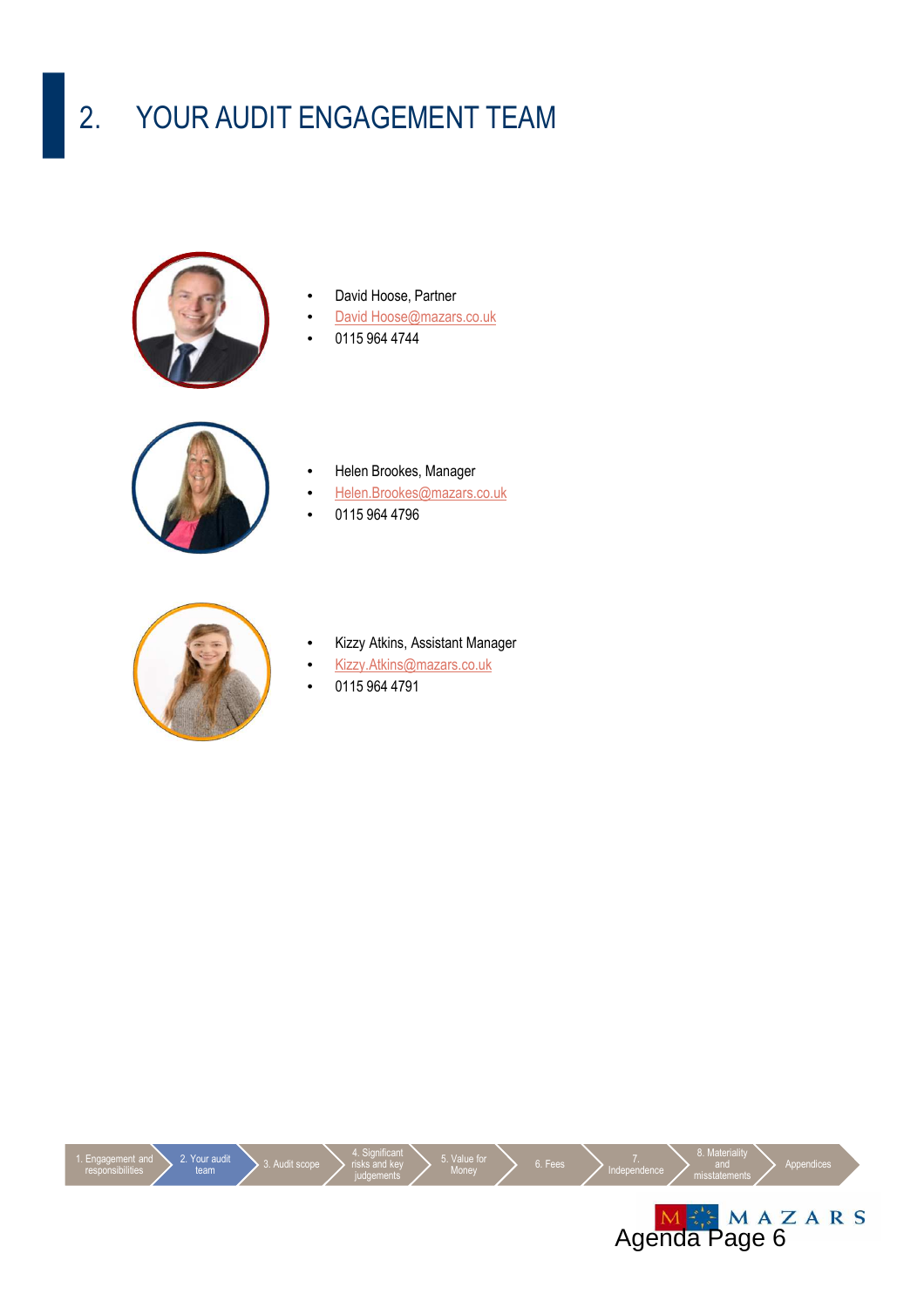# 3. AUDIT SCOPE, APPROACH AND TIMELINE

#### **Audit scope**

Our audit approach is designed to provide an audit that complies with all professional requirements.

Our audit of the financial statements will be conducted in accordance with International Standards on Auditing (UK), relevant ethical and professional standards, our own audit approach and in accordance with the terms of our engagement. Our work is focused on those aspects of your business which we consider to have a higher risk of material misstatement, such as those affected by management judgement and estimation, application of new accounting standards, changes of accounting policy, changes to operations or areas which have been found to contain material errors in the past.

#### **Audit approach**

Our audit approach is a risk-based approach primarily driven by the risks we consider to result in a higher risk of material misstatement of the financial statements. Once we have completed our risk assessment, we develop our audit strategy and design audit procedures in response to this assessment.

If we conclude that appropriately-designed controls are in place then we may plan to test and rely upon these controls. If we decide controls are not appropriately designed, or we decide it would be more efficient to do so, we may take a wholly substantive approach to our audit testing. Substantive procedures are audit procedures designed to detect material misstatements at the assertion level and comprise tests of details (of classes of transactions, account balances, and disclosures) and substantive analytical procedures. Irrespective of the assessed risks of material misstatement, which take into account our evaluation of the operating effectiveness of controls, we are required to design and perform substantive procedures for each material class of transactions, account balance, and disclosure.

Our audit will be planned and performed so as to provide reasonable assurance that the financial statements are free from material misstatement and give a true and fair view. The concept of materiality and how we define a misstatement is explained in more detail in section 8.

The diagram below outlines the procedures we perform at the different stages of the audit.



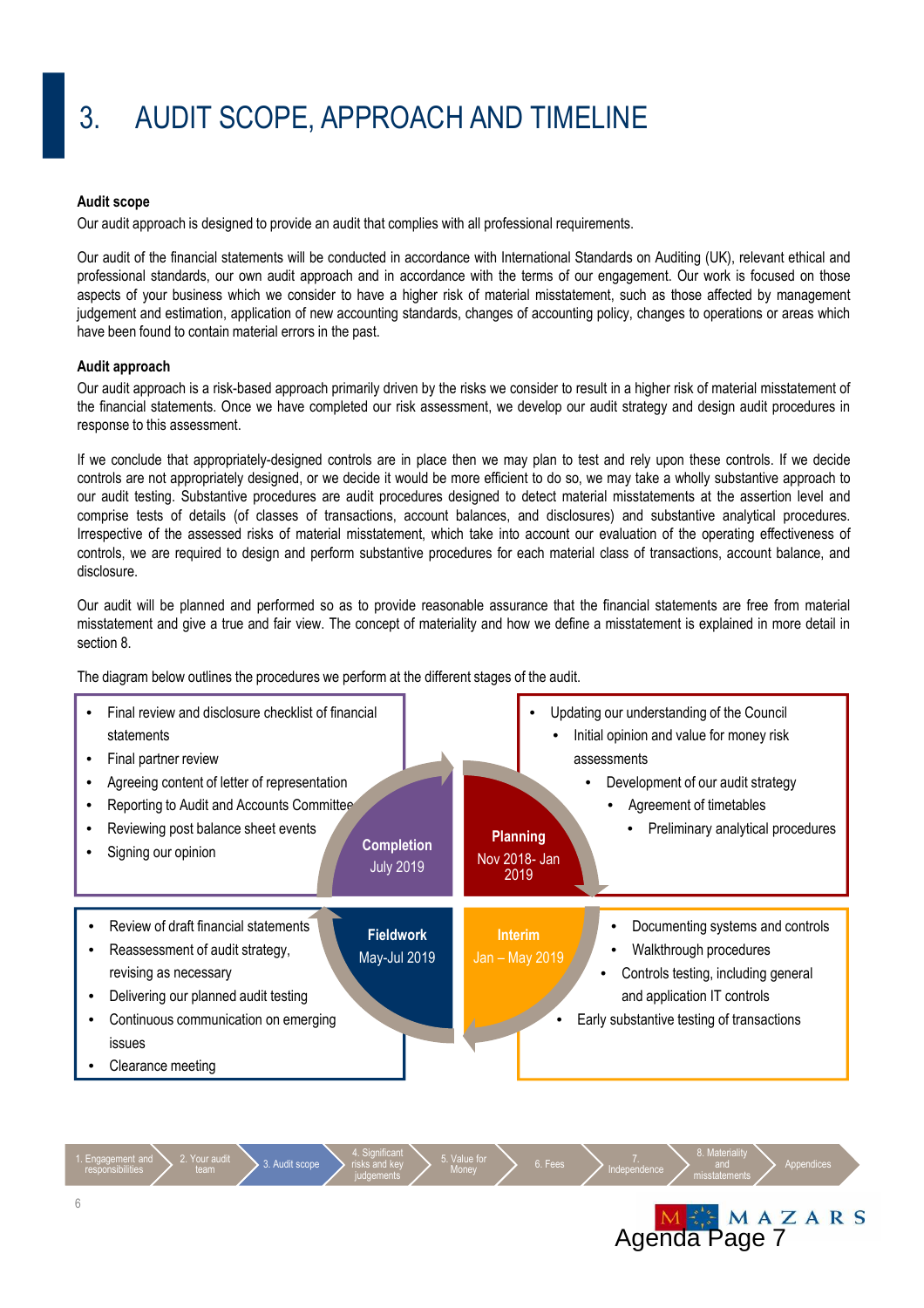#### **Reliance on internal audit**

Where possible we will seek to utilise the work performed by internal audit to modify the nature, extent and timing of our audit procedures. We will meet with internal audit to discuss the progress and findings of their work prior to the commencement of our controls evaluation procedures.

#### **Management's and our experts**

Management makes use of experts in specific areas when preparing the Council's financial statements. We also use experts to assist us to obtain sufficient appropriate audit evidence on specific items of account.

| Items of account                           | <b>Management's expert</b>                                                                                                                                                                                                                                                        | Our expert                                                     |  |
|--------------------------------------------|-----------------------------------------------------------------------------------------------------------------------------------------------------------------------------------------------------------------------------------------------------------------------------------|----------------------------------------------------------------|--|
| Defined benefit liability                  | Barnett Waddingham<br>Actuary for the Nottinghamshire Pension Fund                                                                                                                                                                                                                | <b>PWC</b><br>Consulting actuary appointed by<br>the NAO       |  |
| Property, plant and equipment<br>valuation | Steven Syddall - Business Manager, Asset Management<br>David Best - Deputy Asset Manager, Estates<br>Internal valuers for General Fund and Housing Revenue<br>Account assets<br>Wood, Moore & Co. Ltd.<br>External valuers to give a view on the work of the internal<br>valuers. | Gerald Eve<br>Valuations expert appointed by the<br><b>NAO</b> |  |
| Financial instrument disclosures           | Arlingclose<br>Treasury management advisers                                                                                                                                                                                                                                       | Not applicable                                                 |  |
| Business rates appeals provision           | Analyse Local<br>Advisers on NNDR appeals provisions                                                                                                                                                                                                                              | Not applicable                                                 |  |

#### **Service organisations**

International Auditing Standards (UK) define service organisations as third party organisations that provide services to the Council that are part of its information systems relevant to financial reporting. We are required to obtain an understanding of the services provided by service organisations as well as evaluating the design and implementation of controls over those services. The table below summarises the service organisations used by the Council and our planned audit approach.

| Items of account                                                                                                                                                       | <b>Service organisation</b>                                                                                                                                                                                                                                                                                      | <b>Audit approach</b>                                                                                                                                                                                                                                                                                                                                                                                                                                                                                |
|------------------------------------------------------------------------------------------------------------------------------------------------------------------------|------------------------------------------------------------------------------------------------------------------------------------------------------------------------------------------------------------------------------------------------------------------------------------------------------------------|------------------------------------------------------------------------------------------------------------------------------------------------------------------------------------------------------------------------------------------------------------------------------------------------------------------------------------------------------------------------------------------------------------------------------------------------------------------------------------------------------|
| Pension cost (cost of services)<br>Net interest on defined benefit liability<br>Re-measurements of the net defined<br>benefit liability (OCI)<br>Net pension liability | Nottinghamshire Pension Fund<br>The IAS 19 pension entries that form part<br>of the Council's financial statements are<br>material and are derived from actuarial<br>valuations. The process of obtaining<br>these is co-ordinated by and uses<br>information held and processed by the<br>service organisation. | We will review the controls operating at the<br>Council over these transactions to gain an<br>understanding of the services provided by<br>the service organisation.<br>Where we conclude that we do not have a<br>sufficient understanding of the services<br>provided by the service organisation we will<br>seek to obtain assurance by using another<br>auditor to perform procedures that will<br>provide the necessary information about the<br>relevant controls at the service organisation. |
| 2. Your audit<br>Engagement and                                                                                                                                        | 4. Significant,<br>5. Value for                                                                                                                                                                                                                                                                                  | 8. Materiality                                                                                                                                                                                                                                                                                                                                                                                                                                                                                       |
| 3. Audit scope<br>responsibilities<br>team                                                                                                                             | 6. Fees<br>risks and key<br>Money<br>udaamanta                                                                                                                                                                                                                                                                   | Appendices<br>and<br>Independence<br>migatatamanta                                                                                                                                                                                                                                                                                                                                                                                                                                                   |

judgements

MEE MAZARS<br>Agenda Page 8

misstatements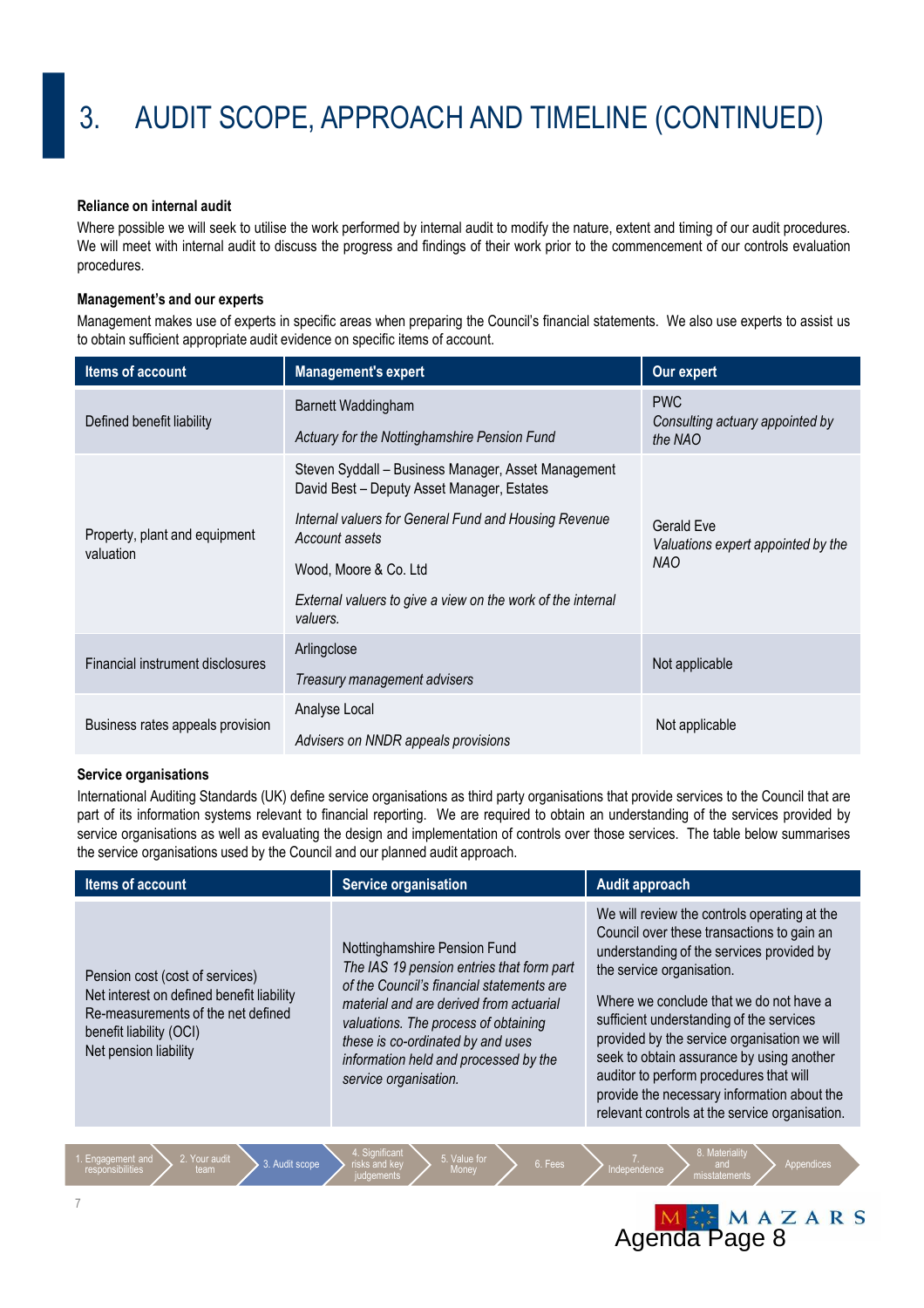### 4. SIGNIFICANT RISKS AND KEY JUDGEMENT AREAS

Following the risk assessment approach discussed in section 3 of this document, we have identified relevant risks to the audit of financial statements. The risks that we identify are categorised as significant, enhanced or standard, as defined below:

- **Significant risk** A significant risk is an identified and assessed risk of material misstatement that, in the auditor's judgment, requires special audit consideration. For any significant risk, the auditor shall obtain an understanding of the entity's controls, including control activities relevant to that risk.
- **Enhanced risk** An enhanced risk is an area of higher assessed risk of material misstatement at audit assertion level other than a significant risk. Enhanced risks incorporate but may not be limited to:
	- key areas of management judgement, including accounting estimates which are material but are not considered to give rise to a significant risk of material misstatement; and
	- other audit assertion risks arising from significant events or transactions that occurred during the period.
- **Standard risk** This is related to relatively routine, non-complex transactions that tend to be subject to systematic processing and require little management judgement. Although it is considered that there is a risk of material misstatement, there are no elevated or special factors related to the nature, the likely magnitude of the potential misstatements or the likelihood of the risk occurring.

The summary risk assessment, illustrated in the table below, highlights those risks which we deem to be significant. We have summarised our audit response to these risks on the next page.

At the time of writing this memorandum we are yet to complete our detailed risk assessment work over the Council's key financial systems and general IT controls. We aim to complete this work as part of our interim visit in March and will update the Audit and Accounts Committee where we subsequently identify any additional risks.

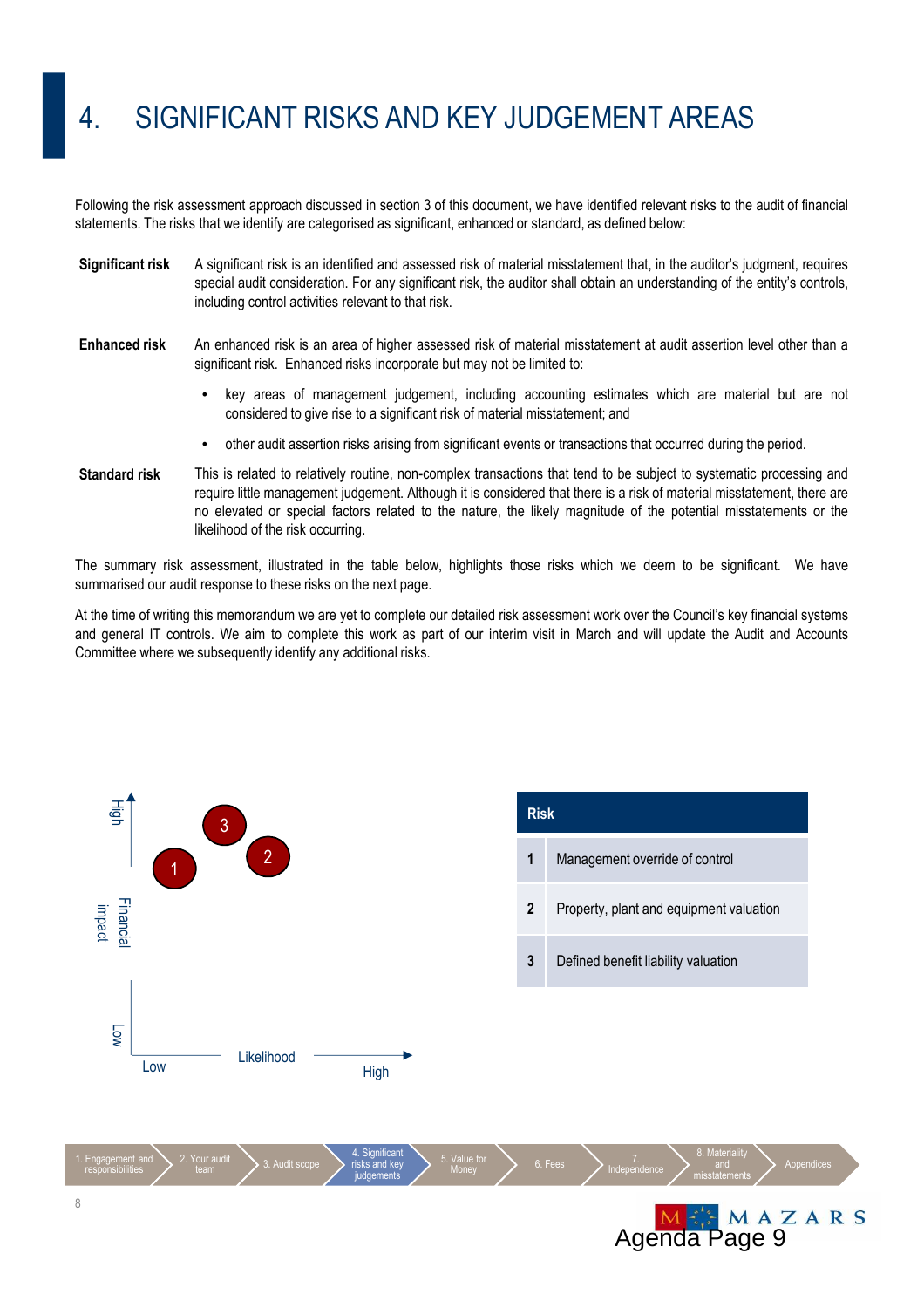### 4. SIGNIFICANT RISKS AND KEY JUDGEMENT AREAS (CONTINUED)

We provide more detail on the identified risks and our testing approach with respect to significant risks in the table below. An audit is a dynamic process, should we change our view of risk or approach to address the identified risks during the course of our audit, we will report this to the Audit and Accounts Committee.

#### **Significant risks**

|   | <b>Description of risk</b>                                                                                                                                                                                                                                                                                                                                                                                                                                                           | <b>Planned response</b>                                                                                                                                                                                                                                                                                                                                                                                                                                                                                                                       |  |  |
|---|--------------------------------------------------------------------------------------------------------------------------------------------------------------------------------------------------------------------------------------------------------------------------------------------------------------------------------------------------------------------------------------------------------------------------------------------------------------------------------------|-----------------------------------------------------------------------------------------------------------------------------------------------------------------------------------------------------------------------------------------------------------------------------------------------------------------------------------------------------------------------------------------------------------------------------------------------------------------------------------------------------------------------------------------------|--|--|
| 1 | <b>Management override of controls</b><br>Management at various levels within an organisation<br>are in a unique position to perpetrate fraud because of<br>their ability to manipulate accounting records and<br>prepare fraudulent financial statements by overriding<br>controls that otherwise appear to be operating<br>effectively. Due to the unpredictable way in which<br>such override could occur there is a risk of material<br>misstatement due to fraud on all audits. | In relation to the management override of controls we will:<br>Document our understanding of the processes and controls in<br>place to mitigate the risks identified, and walk through those<br>processes and controls to confirm our understanding;<br>Test the appropriateness of journal entries recorded in the<br>general ledger and other adjustments made in the preparation of<br>the financial statements;<br>Review the calculation of management's material accruals,<br>estimates and provisions for evidence of management bias; |  |  |
|   |                                                                                                                                                                                                                                                                                                                                                                                                                                                                                      | Evaluate the business rationale for any significant unusual<br>transactions:                                                                                                                                                                                                                                                                                                                                                                                                                                                                  |  |  |
|   |                                                                                                                                                                                                                                                                                                                                                                                                                                                                                      | Understand the oversight given by those charged with<br>governance of management processes over fraud;                                                                                                                                                                                                                                                                                                                                                                                                                                        |  |  |
|   |                                                                                                                                                                                                                                                                                                                                                                                                                                                                                      | Sample test accruals and provisions based on established<br>testing thresholds; and                                                                                                                                                                                                                                                                                                                                                                                                                                                           |  |  |
|   |                                                                                                                                                                                                                                                                                                                                                                                                                                                                                      | Review material aspects of capital expenditure on property plant<br>and equipment to ensure it meets the relevant accounting<br>requirements to be capitalised.                                                                                                                                                                                                                                                                                                                                                                               |  |  |

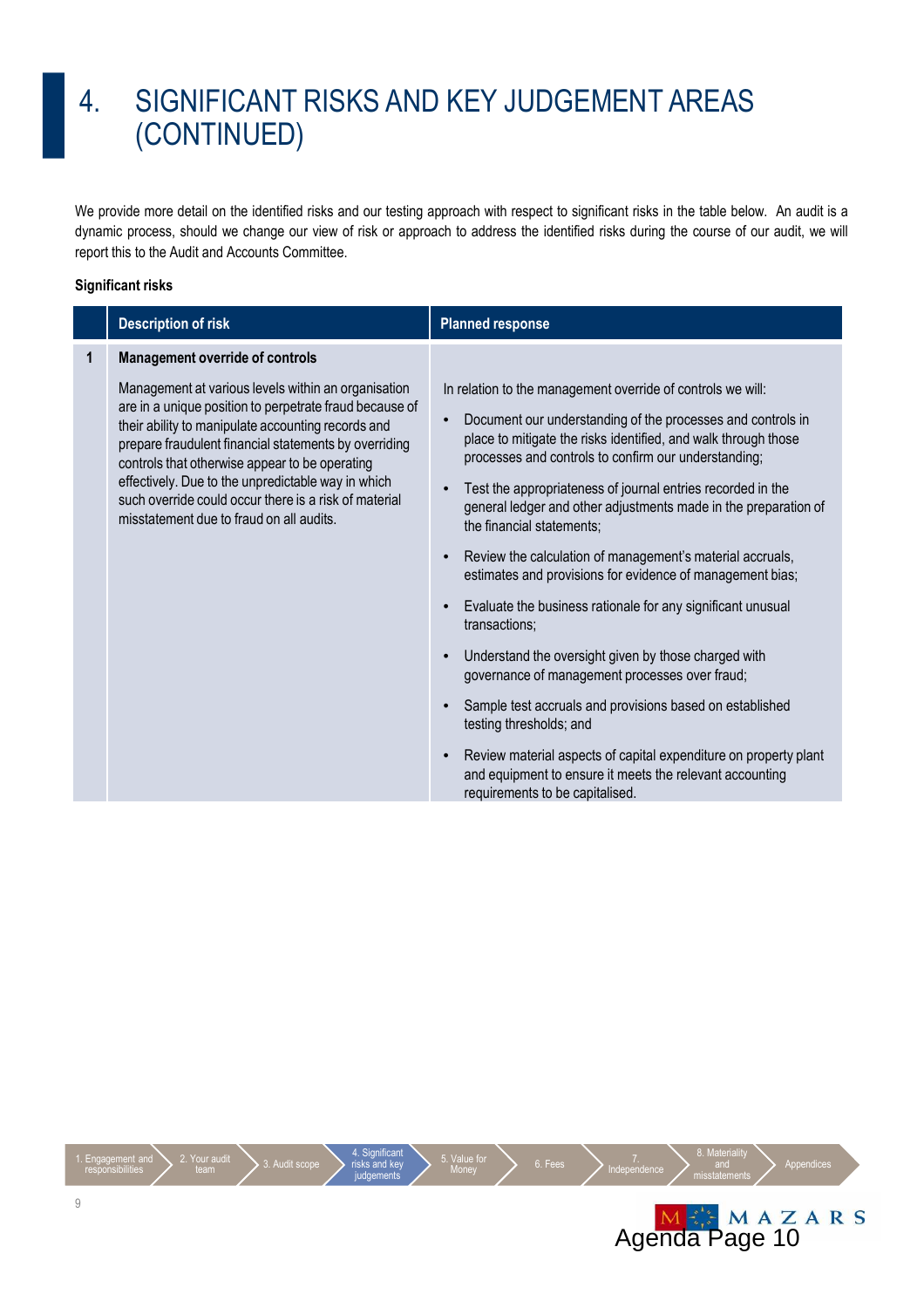#### **Significant risks (continued)**

|                | <b>Description of risk</b>                                                                                                                                                                                                                                                                                                                                                                                                            | <b>Planned response</b>                                                                                                                                                                                                                                                                                                                                                                                                                                                                                                                                                                                                                                                                                                                                                                                    |
|----------------|---------------------------------------------------------------------------------------------------------------------------------------------------------------------------------------------------------------------------------------------------------------------------------------------------------------------------------------------------------------------------------------------------------------------------------------|------------------------------------------------------------------------------------------------------------------------------------------------------------------------------------------------------------------------------------------------------------------------------------------------------------------------------------------------------------------------------------------------------------------------------------------------------------------------------------------------------------------------------------------------------------------------------------------------------------------------------------------------------------------------------------------------------------------------------------------------------------------------------------------------------------|
| $\overline{2}$ | Valuation of property, plant and equipment,<br>investment properties and assets held for sale                                                                                                                                                                                                                                                                                                                                         |                                                                                                                                                                                                                                                                                                                                                                                                                                                                                                                                                                                                                                                                                                                                                                                                            |
|                | The Council's accounts contain material balances<br>and disclosures relating to its holding of property,<br>plant and equipment, investment properties and<br>assets held for sale, with the majority of land and<br>building assets required to be carried at valuation.<br>Due to high degree of estimation uncertainty<br>associated with those held at valuation, we have<br>determined there is a significant risk in this area. | In relation to the valuation of property, plant & equipment, investment<br>properties and assets held for sale we will:<br>Critically assess the Council's valuers' scope of work,<br>qualifications, objectivity and independence to carry out the<br>required programme of revaluations;<br>Consider whether the overall revaluation methodologies used by<br>the Council's valuers are in line with industry practice, the CIPFA<br>Code of Practice and the Council's accounting policies;<br>Assess whether valuation movements are in line with market<br>expectations by using our own valuation expert to provide<br>information on regional valuation trends;<br>Critically assess the treatment of the upward and downward<br>revaluations in the Council's financial statements with regards to |
|                |                                                                                                                                                                                                                                                                                                                                                                                                                                       | the requirements of the CIPFA Code of Practice;<br>Critically assess the approach that the Council adopts to ensure<br>that assets not subject to revaluation in 2018/19 are materially<br>correct, including considering the robustness of that approach in<br>light of the valuation information reported by the Council's valuers;<br>and<br>Test a sample of items of capital expenditure in 2018/19 to<br>confirm that the additions are appropriately valued in the financial<br>statements.                                                                                                                                                                                                                                                                                                         |

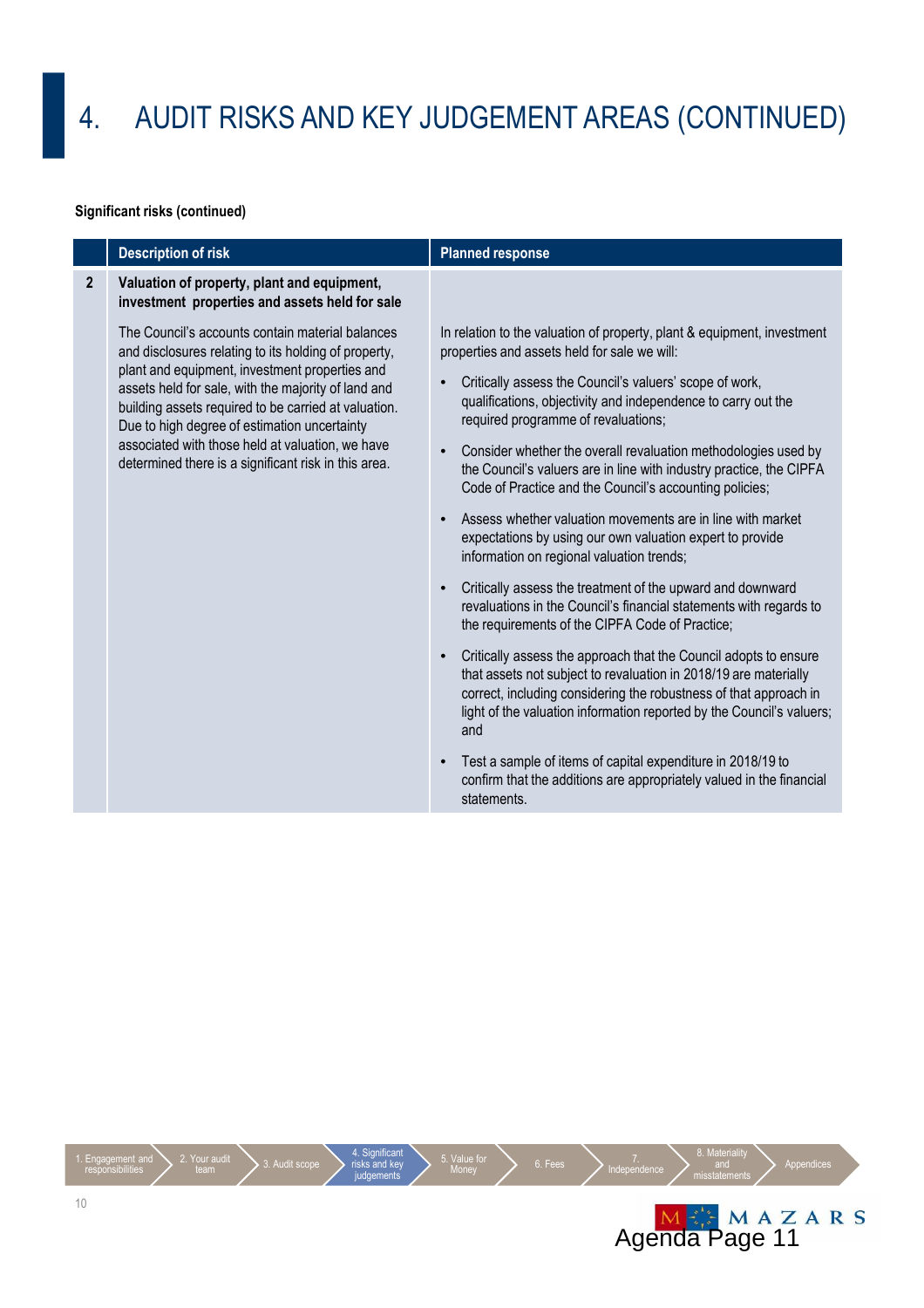#### **Significant risks (continued)**

|              | <b>Description of risk</b>                                                                                                                                                                                                                                                                                                                                                                                                                                       | <b>Planned response</b>                                                                                                                                                                                                                                                                                                                                                                                                                                                                                                                                                                               |
|--------------|------------------------------------------------------------------------------------------------------------------------------------------------------------------------------------------------------------------------------------------------------------------------------------------------------------------------------------------------------------------------------------------------------------------------------------------------------------------|-------------------------------------------------------------------------------------------------------------------------------------------------------------------------------------------------------------------------------------------------------------------------------------------------------------------------------------------------------------------------------------------------------------------------------------------------------------------------------------------------------------------------------------------------------------------------------------------------------|
| $\mathbf{3}$ | Valuation of net defined benefit liability<br>The Council's accounts contain material liabilities<br>relating to the local government pension scheme.<br>The Council uses an actuary to provide an annual<br>valuation of these liabilities in line with the<br>requirements of IAS 19 Employee Benefits. Due to<br>the high degree of estimation uncertainty associated<br>with this valuation, we have determined there is a<br>significant risk in this area. | In relation to the valuation of the Council's defined benefit pension<br>liability we will:<br>Critically assess the competency, objectivity and independence of<br>the Nottinghamshire Pension Fund's Actuary, Barnett<br>Waddingham;<br>Liaise with the auditors of the Nottinghamshire Pension Fund to<br>gain assurance that the controls in place at the Pension Fund are<br>operating effectively. This will include the processes and controls<br>in place to ensure data provided to the Actuary by the Pension<br>Fund for the purposes of the IAS 19 valuation is complete and<br>accurate; |
|              |                                                                                                                                                                                                                                                                                                                                                                                                                                                                  | Test payroll transactions at the Council to provide assurance over<br>the pension contributions which are deducted and paid to the<br>Pension Fund by the Council;                                                                                                                                                                                                                                                                                                                                                                                                                                    |
|              |                                                                                                                                                                                                                                                                                                                                                                                                                                                                  | Review the appropriateness of the Pension Asset and Liability<br>valuation methodologies applied by the Pension Fund Actuary,<br>and the key assumptions included within the valuation. This will<br>include comparing them to expected ranges, utilising information<br>provided by PWC, the consulting actuary engaged by the National<br>Audit Office; and                                                                                                                                                                                                                                         |
|              |                                                                                                                                                                                                                                                                                                                                                                                                                                                                  | Agree the data in the IAS 19 valuation report provided by the<br>Fund Actuary for accounting purposes to the pension accounting<br>entries and disclosures in the Council's financial statements.                                                                                                                                                                                                                                                                                                                                                                                                     |

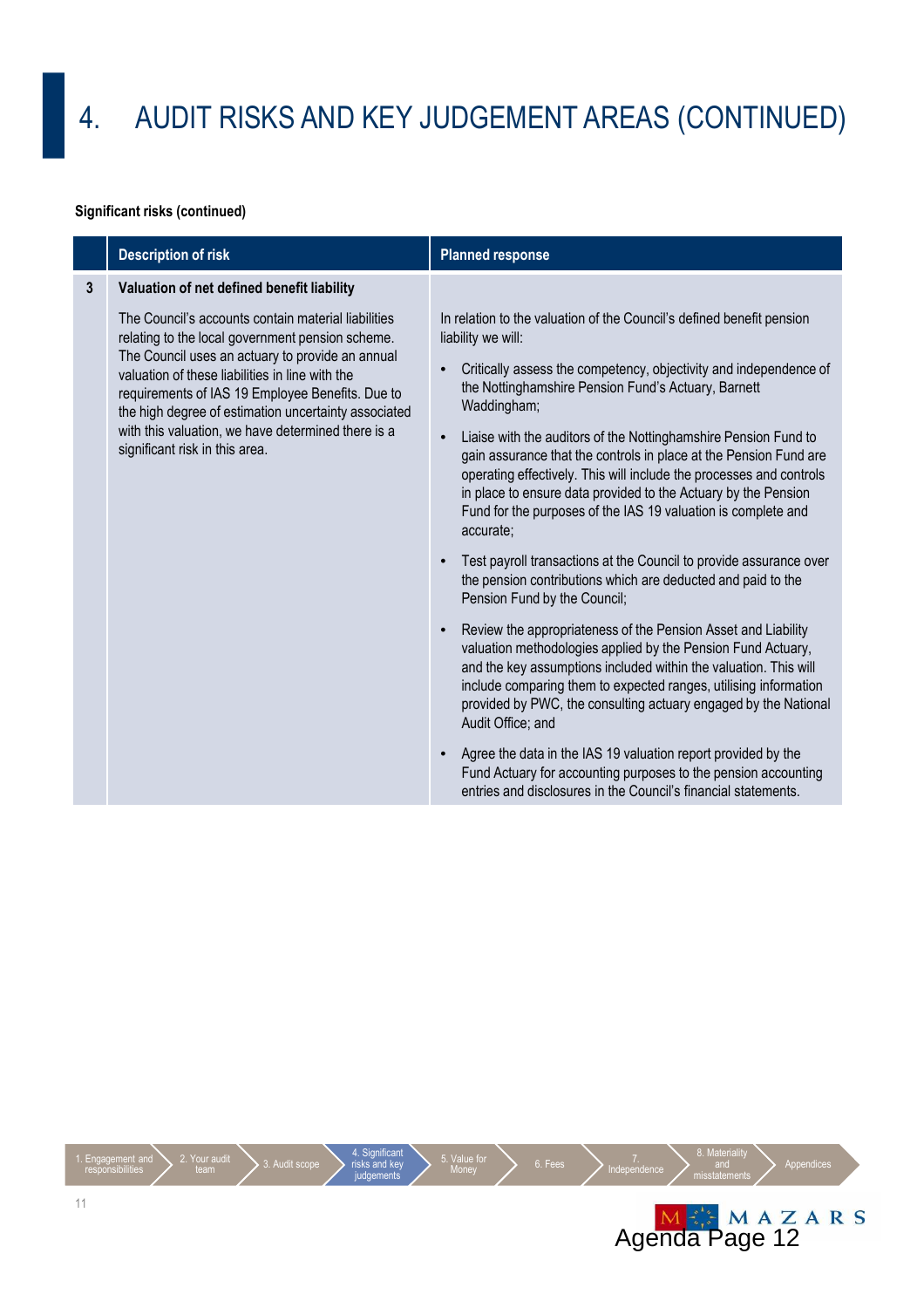#### **Consideration of other mandatory risks**

Auditing standards require us to consider two standard risks for all organisations:

- Management override of controls; and
- Fraudulent revenue recognition.

We have already considered and identified management override of controls as a significant risk above, but set out our considerations in respect of fraudulent revenue recognition below:

|   | <b>Description of risk</b>                                                                                                                                   | <b>Planned response</b>                                                                                                                                                                                                                                                                                                                                                                                                                                                                                                                                                                                                                                                                        |
|---|--------------------------------------------------------------------------------------------------------------------------------------------------------------|------------------------------------------------------------------------------------------------------------------------------------------------------------------------------------------------------------------------------------------------------------------------------------------------------------------------------------------------------------------------------------------------------------------------------------------------------------------------------------------------------------------------------------------------------------------------------------------------------------------------------------------------------------------------------------------------|
| 1 | <b>Fraudulent revenue recognition</b>                                                                                                                        |                                                                                                                                                                                                                                                                                                                                                                                                                                                                                                                                                                                                                                                                                                |
|   | Our audit methodology incorporates this risk as a<br>significant risk at all audits, although based on the<br>circumstances of each audit, it is rebuttable. | We do not consider this to be a significant risk for Newark and<br>Sherwood District Council as:<br>there is an overall low risk for local authorities;<br>there are no particular incentives or opportunities to commit<br>material fraudulent revenue recognition; and<br>the level of income that does not derive from either grant or<br>taxation sources is low relative to the Council's overall income<br>streams, and generally represents a number of low value, high<br>volume transactions.<br>We therefore rebut this risk and do not incorporate specific risk<br>procedures over and above our standard fraud procedures to address<br>the management override of controls risk. |

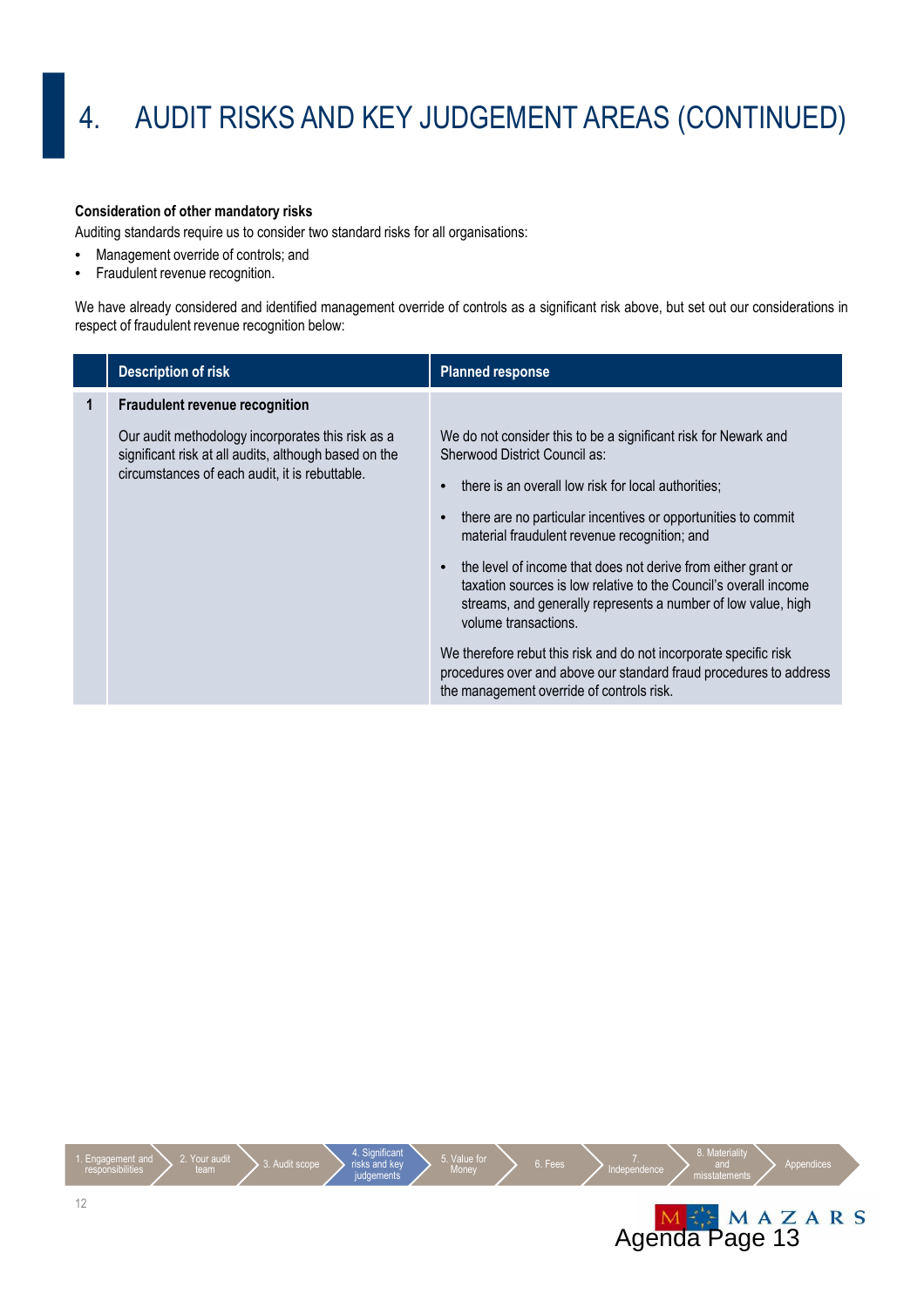#### **Enhanced risks and key areas of management judgement**

Enhanced risks and key areas of management judgement include accounting estimates which are material but are not considered to give rise to a significant risk of material misstatement. These areas of management judgement represent other areas of audit emphasis.

|                | Area of management judgement                                                                                                                                                                                                                                                                | <b>Planned response</b>                                                                                                                                                                                                                 |  |
|----------------|---------------------------------------------------------------------------------------------------------------------------------------------------------------------------------------------------------------------------------------------------------------------------------------------|-----------------------------------------------------------------------------------------------------------------------------------------------------------------------------------------------------------------------------------------|--|
| 1              | Debt impairment                                                                                                                                                                                                                                                                             |                                                                                                                                                                                                                                         |  |
|                | Uncertainty exists that, in the current economic<br>climate, the Council's provision for the impairment of<br>doubtful debts would be sufficient.                                                                                                                                           | We plan to address this judgement by:                                                                                                                                                                                                   |  |
|                |                                                                                                                                                                                                                                                                                             | Reviewing the level of reported debt as at the 31 March and<br>considering the implications for any material change;                                                                                                                    |  |
|                |                                                                                                                                                                                                                                                                                             | Ensuring that management's methodology for calculating the<br>provision has been consistently applied and is in line with the<br>requirements of the Code;                                                                              |  |
|                |                                                                                                                                                                                                                                                                                             | Testing the collectability of both significant and a sample of other<br>non-significant debtor balances; and                                                                                                                            |  |
|                |                                                                                                                                                                                                                                                                                             | Re-performing the basis of the calculation for the impairment of<br>debtors.                                                                                                                                                            |  |
| $\overline{2}$ | Provision for business rate appeals against the<br>rating list                                                                                                                                                                                                                              |                                                                                                                                                                                                                                         |  |
|                | The issue of a new rating list and a change in the<br>appeals process has created delays in appeals being<br>notified to the Council. Consequently management<br>need to make an assumption over the likely level of<br>appeals that will be successful based on their rating<br>knowledge. | We plan to address this judgement by:                                                                                                                                                                                                   |  |
|                |                                                                                                                                                                                                                                                                                             | Reviewing the basis of the Council's calculation of its provision by<br>recalculating the provision, evaluating the key assumptions of the<br>provision, vouching movements in the provision and confirming<br>completeness of entries; |  |
|                |                                                                                                                                                                                                                                                                                             | Assessing whether the provision has been calculated and<br>recorded in accordance with the Council's accounting policy;                                                                                                                 |  |
|                |                                                                                                                                                                                                                                                                                             | Assessing whether the amount provided at the period end is<br>appropriate, taking into account the Council's anticipated actual<br>liability; and                                                                                       |  |
|                |                                                                                                                                                                                                                                                                                             | Assessing whether the reconciliation of movements during the<br>period and description of the nature of the provision have been<br>adequately disclosed in the financial statements.                                                    |  |

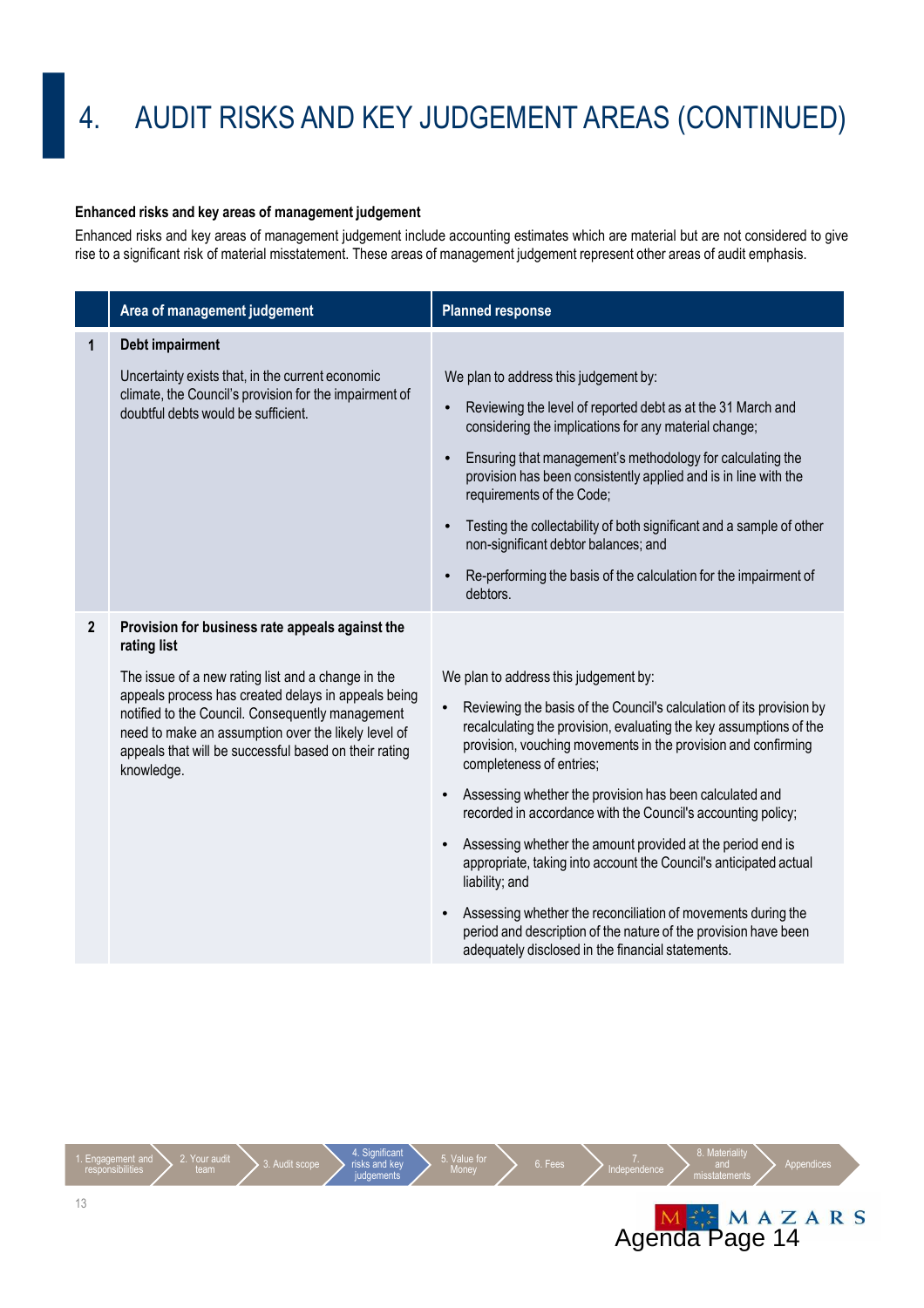#### **Enhanced risks and key areas of management judgement (continued)**

|   | Area of management judgement                                                                                                                                                                                                                                                                                                                                                                                                                                                                                                                                                                                                                                                                                                               | <b>Planned response</b>                                                                                                                                                                                                                                                                                                                                                                                                                                                                                            |
|---|--------------------------------------------------------------------------------------------------------------------------------------------------------------------------------------------------------------------------------------------------------------------------------------------------------------------------------------------------------------------------------------------------------------------------------------------------------------------------------------------------------------------------------------------------------------------------------------------------------------------------------------------------------------------------------------------------------------------------------------------|--------------------------------------------------------------------------------------------------------------------------------------------------------------------------------------------------------------------------------------------------------------------------------------------------------------------------------------------------------------------------------------------------------------------------------------------------------------------------------------------------------------------|
| 3 | Minimum revenue provision (MRP)<br>Local authorities are normally required each year to<br>set aside some of their revenues as provision for debt<br>in respect of capital expenditure financed by<br>borrowing or long term credit arrangements, by<br>reference to the prior year's closing Capital Financing<br>Requirement. The amount to be set aside each year<br>is not prescribed although an overarching principle of<br>prudency is expected to be adopted. This is supported<br>by statutory guidance as to how this could be<br>achieved and the Council is required to have regard to<br>this in setting its MRP policy. Management judgement<br>is therefore exercised is determining the level of its<br>prudent provision. | We plan to address this judgement by:<br>Reviewing the Council's MRP policy to ensure that it has been<br>developed with regard to the statutory guidance;<br>Assessing whether the provision has been calculated and<br>recorded in accordance with the Council's policy;<br>Assessing whether the amount provided for the period is<br>appropriate, taking into account the Council's Capital Financing<br>Requirement; and<br>Confirming that any charge has been accounted for in accordance<br>with the Code. |

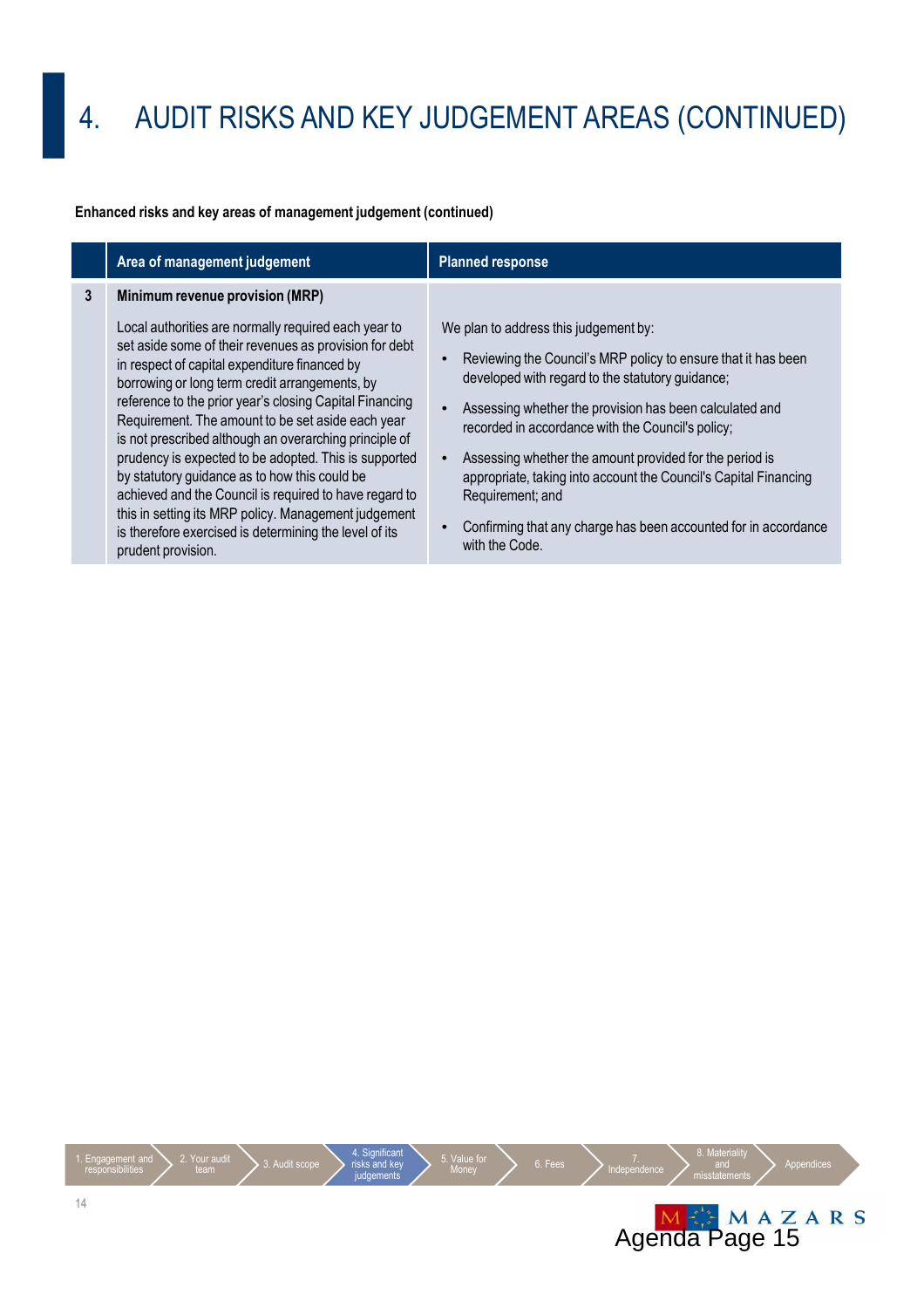# 5. VALUE FOR MONEY

#### **Our approach to Value for Money**

We are required to form a conclusion as to whether the Council has made proper arrangements for securing economy, efficiency and effectiveness in its use of resources. The NAO issues guidance to auditors that underpins the work we are required to carry out, and sets out the overall criterion and sub-criteria that we are required to consider.

The overall criterion is that, 'in all significant respects, the Council had proper arrangements to ensure it took properly informed decisions and deployed resources to achieve planned and sustainable outcomes for taxpayers and local people.'

To assist auditors in reaching a conclusion on this overall criterion, the following sub-criteria are set out by the NAO:

- informed decision making;
- sustainable resource deployment; and
- working with partners and other third parties.

A summary of the work we undertake to reach our conclusion is provided below:

| <b>Risk assessment</b>                 | <b>Risk mitigation work</b>                                    |  | <b>Other procedures</b>                 |  |
|----------------------------------------|----------------------------------------------------------------|--|-----------------------------------------|--|
| NAO Guidance                           |                                                                |  | Consider the work of regulators         |  |
| Sector-wide issues                     | Planned procedures to mitigate                                 |  | Consider the Annual                     |  |
| Your operational and business<br>risks | the risk of forming an incorrect<br>conclusion on arrangements |  | <b>Governance Statement</b>             |  |
| Knowledge from other audit work        |                                                                |  | Consistency review and reality<br>check |  |

#### **Significant value for money risks**

The NAO's guidance requires us to carry out work at the planning stage to identify whether or not a Value for Money (VFM) risk exists. Risk, in the context of our VFM work, is the risk that we come to an incorrect conclusion rather than the risk of the arrangements in place at the Council being inadequate. As outlined above, we draw on our deep understanding of the Council and its partners, the local and national economy and wider knowledge of the public sector.

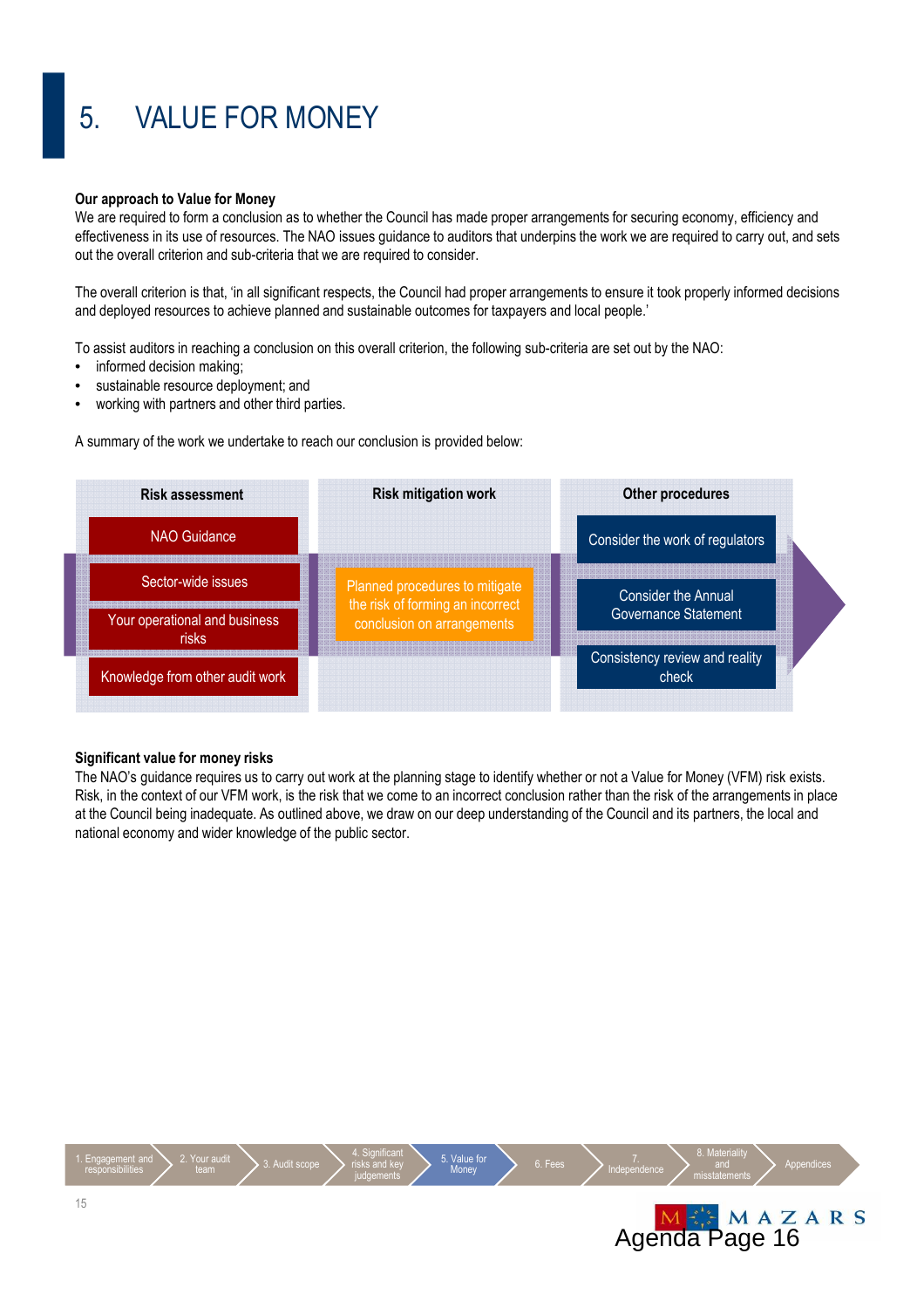### 5. VALUE FOR MONEY (CONTINUED)

#### **Significant risks (continued)**

For the 2018/19 financial year, we have identified the following significant risk to our VFM work:

| Description of significant risk                                                                                                                                                                                                                                                                                                                                                                                                                                                                                                                                                                                                                                                                                                                                                                                                                                                                                                                                                                                                                                                                                                                                                                                                                                                                                                                                                                                                         | <b>Planned response</b>                                                                                                                                                                                                                                                                                                                                                                                                                                                                 |  |
|-----------------------------------------------------------------------------------------------------------------------------------------------------------------------------------------------------------------------------------------------------------------------------------------------------------------------------------------------------------------------------------------------------------------------------------------------------------------------------------------------------------------------------------------------------------------------------------------------------------------------------------------------------------------------------------------------------------------------------------------------------------------------------------------------------------------------------------------------------------------------------------------------------------------------------------------------------------------------------------------------------------------------------------------------------------------------------------------------------------------------------------------------------------------------------------------------------------------------------------------------------------------------------------------------------------------------------------------------------------------------------------------------------------------------------------------|-----------------------------------------------------------------------------------------------------------------------------------------------------------------------------------------------------------------------------------------------------------------------------------------------------------------------------------------------------------------------------------------------------------------------------------------------------------------------------------------|--|
| <b>Financial resilience</b><br>The Authority has been successful in reducing its net budget requirement<br>significantly over the previous seven years and has set a balanced budget for<br>2018/19. Projections show an underspend against budget of around £600k for<br>the financial year. In response to falling central government funding levels and<br>increases in service demands, the Authority has established an efficiency<br>programme which has delivered savings of almost £6 million since 2010/11. The<br>medium term financial plan, covering the period to 2022/23, shows a balanced<br>budget for each of the years covered by the plan. However, this is based on a<br>number of assumptions around inflation, business rates income and council tax<br>increases. Sensitivity analysis against the assumptions indicates that there will<br>be a need to make savings of up to £2.6 million over the period of the medium<br>term financial plan. The Council's budget gap in future years will be partly met<br>from savings on ongoing schemes but there is also a need to develop new<br>revenue streams. The Authority has developed a Commercialisation Strategy<br>and an Investment Strategy which aim to drive the generation of new income<br>and the initiatives which derive from these strategies will be crucial in bridging<br>the budget gap whilst meeting the Authority's strategic priorities. | We will critically review whether the Council has:<br>Used reasonable assumptions in the<br>development of its medium term financial<br>plan;<br>Considered any changes in the accounting<br>and regulatory environment within any<br>sensitivity analysis conducted as part of its<br>investment decision making process; and<br>Ensured that Members have sufficient<br>expertise to understand the process and<br>decisions that they have ultimate<br>responsibility for approving. |  |

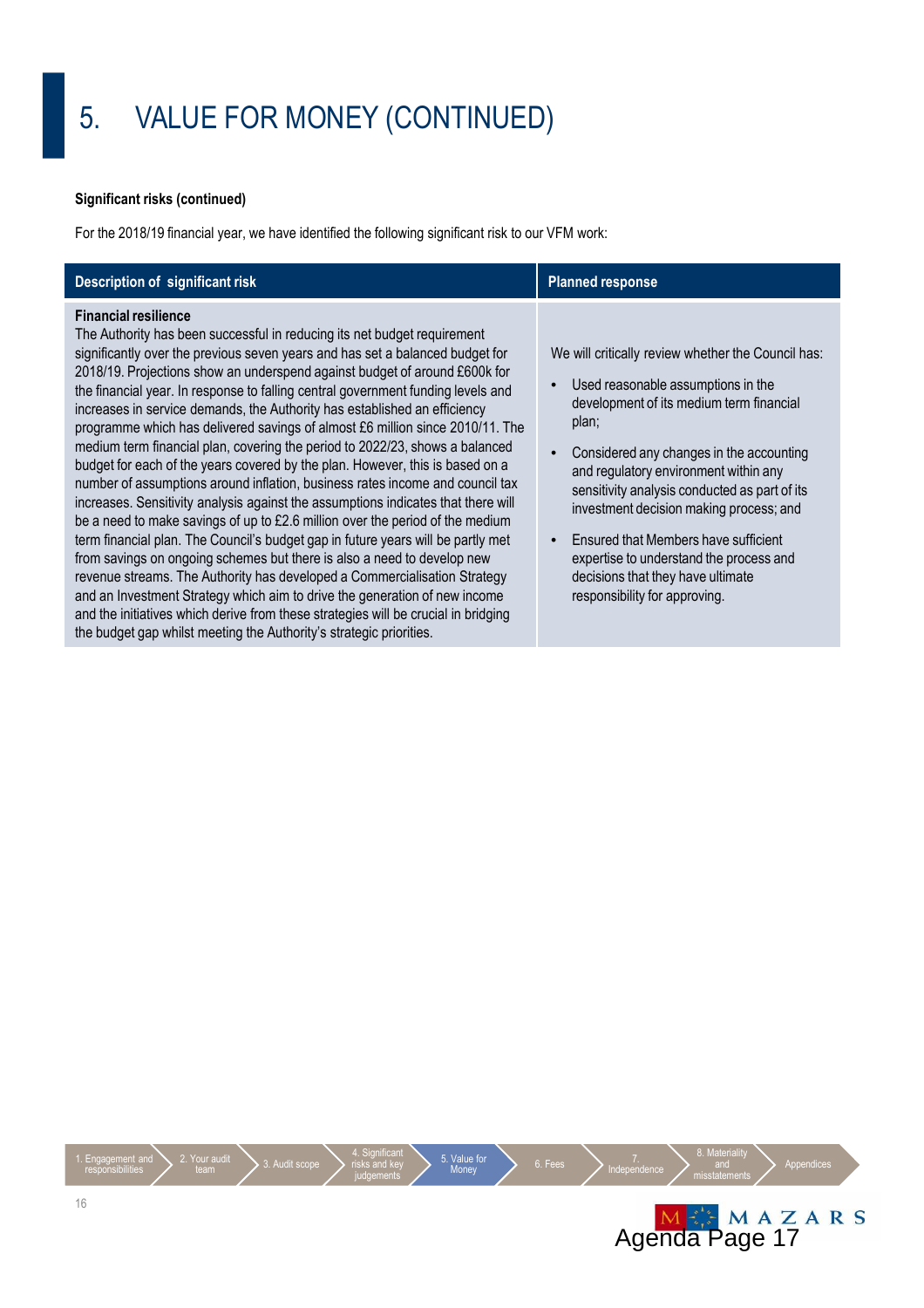## 6. FEES FOR AUDIT AND OTHER SERVICES

#### **Fees for work as the Council's appointed auditor**

At this stage of the audit we are not planning any divergence from the scale fees set by PSAA as communicated in our fee letter of 25 April 2018.

| Service <sup>1</sup> | 2017/18 fee | 2018/19 fee |
|----------------------|-------------|-------------|
| Code audit work      | £48,329     | £37,213     |

#### **Fees for non-PSAA work**

In addition to the fees outlined above in relation to our appointment by PSAA, we have been separately engaged by the Council to carry out additional work as set out in the table below. Before agreeing to undertake any additional work we consider whether there are any actual, potential or perceived threats to our independence. Further information about our responsibilities in relation to independence is provided in section 7.

| Service                            | 2017/18 fee | 2018/19 fee |
|------------------------------------|-------------|-------------|
| Housing Benefits Subsidy Assurance | £5,525      | £5,500      |

#### **Services provided to other entities within the Council's group**

We have not been engaged by any of the Council's group entities to provide any audit, or non-audit, services in 2018/19.

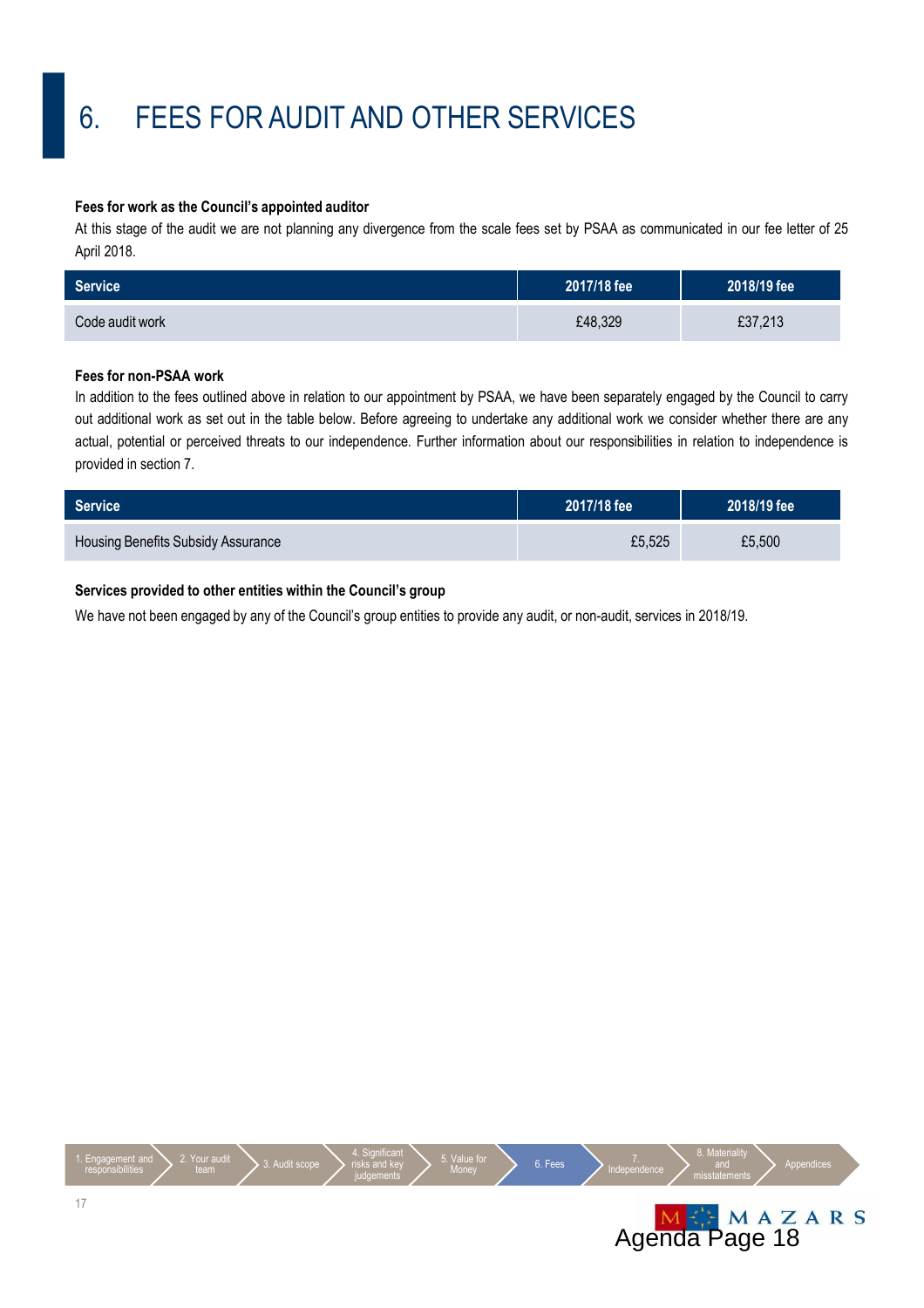## 7. OUR COMMITMENT TO INDEPENDENCE

We are committed to independence and are required by the Financial Reporting Council to confirm to you at least annually, in writing, that we comply with the Financial Reporting Council's Ethical Standard. In addition, we communicate any matters or relationships which we believe may have a bearing on our independence or the objectivity of the audit team.

Based on the information provided by you and our own internal procedures to safeguard our independence as auditors, we confirm that in our professional judgement there are no relationships between us and any of our related or subsidiary entities, and you and your related entities creating any unacceptable threats to our independence within the regulatory or professional requirements governing us as your auditors.

We have policies and procedures in place which are designed to ensure that we carry out our work with integrity, objectivity and independence. These policies include:

- all partners and staff are required to complete an annual independence declaration;
- all new partners and staff are required to complete an independence confirmation and also complete computer-based ethics training;
- rotation policies covering audit engagement partners and other key members of the audit team;
- use by managers and partners of our client and engagement acceptance system which requires all non-audit services to be approved in advance by the audit engagement partner.

We confirm, as at the date of this document, that the engagement team and others in the firm as appropriate, and Mazars LLP are independent and comply with relevant ethical requirements. However, if at any time you have concerns or questions about our integrity, objectivity or independence please discuss these with David Hoose in the first instance.

Prior to the provision of any non-audit service David Hoose will undertake appropriate procedures to consider and fully assess the impact that providing the service may have on our auditor independence.

We have been engaged to carry out non audit work in respect of Housing Benefits Subsidy Assurance. The scope of this work is prescribed and we have not identified any independence threats in respect of this work.

Any emerging independence threats and associated identified safeguards will be communicated in our Audit Completion Report.

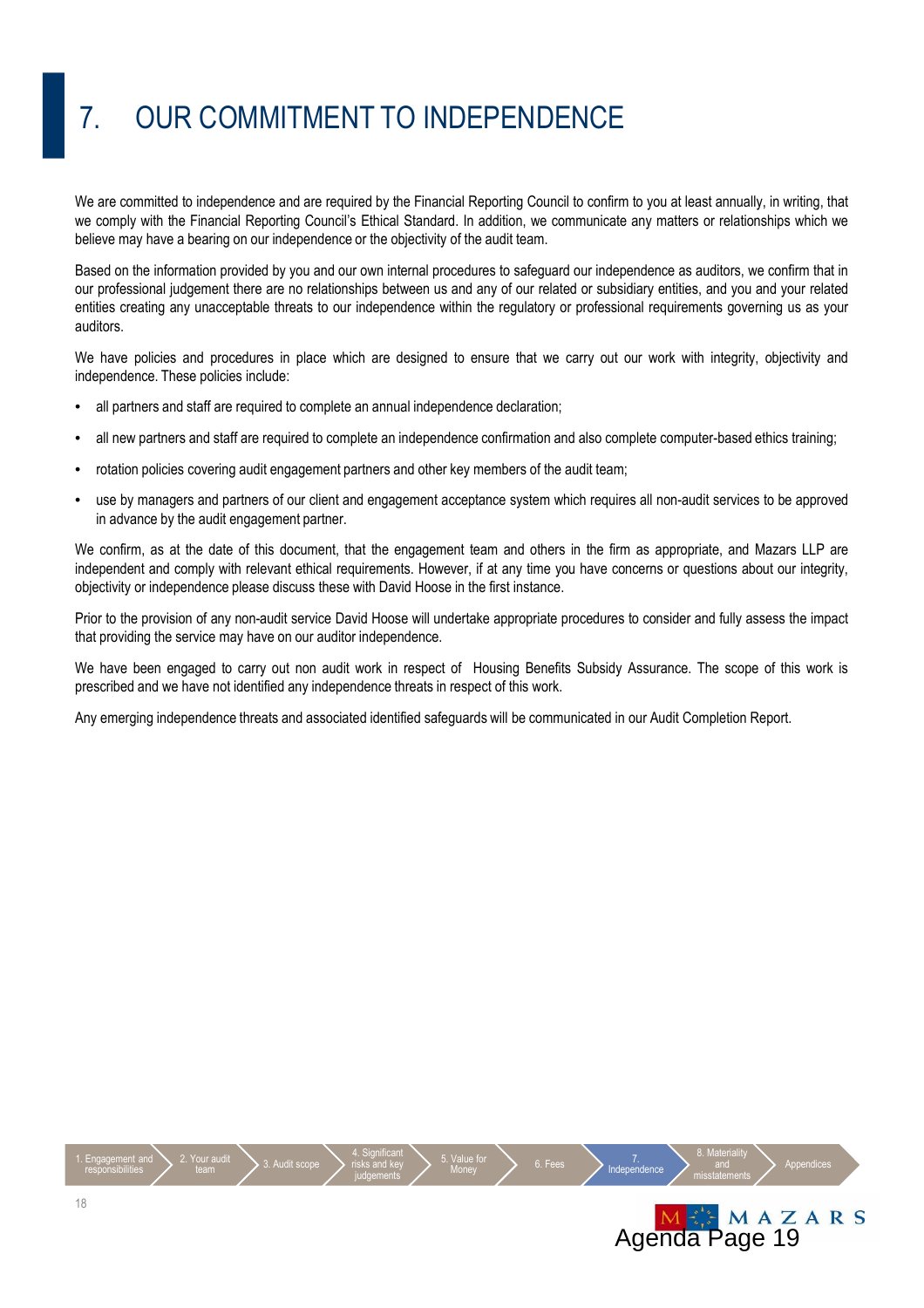### 8. MATERIALITY AND MISSTATEMENTS

#### **Summary of initial materiality thresholds**

| <b>Threshold</b>                                                                | <b>Initial</b><br>threshold<br>(E'000s) |
|---------------------------------------------------------------------------------|-----------------------------------------|
| Overall materiality                                                             | 1,351                                   |
| Performance materiality                                                         | 946                                     |
| Trivial threshold for errors to be reported to the Audit and Accounts Committee | 4 <sup>1</sup>                          |

#### **Materiality**

Materiality is an expression of the relative significance or importance of a particular matter in the context of financial statements as a whole. Misstatements in financial statements are considered to be material if they, individually or in aggregate, could reasonably be expected to influence the economic decisions of users taken on the basis of the financial statements.

Judgements on materiality are made in light of surrounding circumstances and are affected by the size and nature of a misstatement, or a combination of both. Judgements about materiality are based on consideration of the common financial information needs of users as a group and not on specific individual users.

The assessment of what is material is a matter of professional judgement and is affected by our perception of the financial information needs of the users of the financial statements. In making our assessment we assume that users:

- have a reasonable knowledge of business, economic activities and accounts;
- have a willingness to study the information in the financial statements with reasonable diligence;
- understand that financial statements are prepared, presented and audited to levels of materiality;
- recognise the uncertainties inherent in the measurement of amounts based on the use of estimates, judgement and the consideration of future events; and
- will make reasonable economic decisions on the basis of the information in the financial statements.

We consider materiality whilst planning and performing our audit based on quantitative and qualitative factors.

Whilst planning, we make judgements about the size of misstatements which we consider to be material and which provides a basis for determining the nature, timing and extent of risk assessment procedures, identifying and assessing the risk of material misstatement and determining the nature, timing and extent of further audit procedures.

The materiality determined at the planning stage does not necessarily establish an amount below which uncorrected misstatements, either individually or in aggregate, will be considered as immaterial.

We revise materiality for the financial statements as our audit progresses should we become aware of information that would have caused us to determine a different amount had we been aware of that information at the planning stage.

Our provisional materiality is set based on a benchmark of gross revenue expenditure in 2017/18. We have calculated a headline figure for materiality but have also identified separate levels for procedures designed to detect individual errors, and also a level above which all identified errors will be reported to the Audit and Accounts Committee.

We consider that gross expenditure remains the key focus of users of the financial statements and, as such, we base our materiality levels around this benchmark.

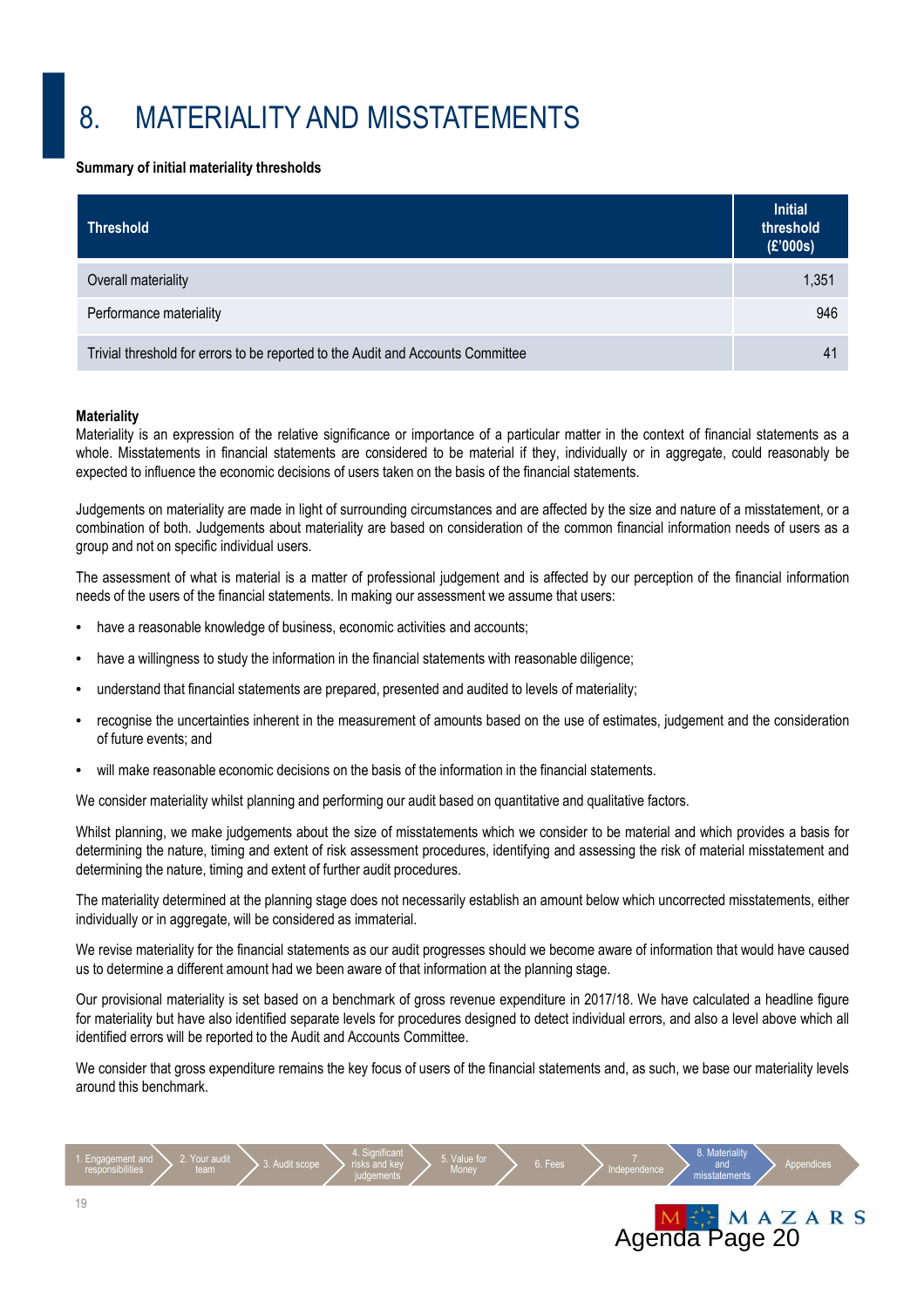## 8. MATERIALITY AND MISSTATEMENTS (CONTINUED)

We have set our materiality threshold at 2% of the benchmark based on the 2017/18 audited financial statements.

Based on the 2017/18 audited financial statements we anticipate the overall materiality for the year ending 31 March 2019 to be £1,351k.

After setting initial materiality, we continue to monitor materiality throughout the audit to ensure that it is set at an appropriate level.

#### **Performance Materiality**

Performance materiality is the amount or amounts set by the auditor at less than materiality for the financial statements as a whole to reduce, to an appropriately low level, the probability that the aggregate of uncorrected and undetected misstatements exceeds materiality for the financial statements as a whole. In setting performance materiality we have taken into account that this is our first year of audit and accordingly we do not hold extensive cumulative audit knowledge about the Council's financial statements. We have therefore set our performance materiality at 70% of our overall materiality being £946k.

As with overall materiality, we will remain aware of the need to change this performance materiality level through the audit to ensure it remains to be set at an appropriate level.

#### **Specific items of lower materiality**

We have also calculated materiality for specific classes of transactions, balances or disclosures where we determine that misstatements of a lesser amount than materiality for the financial statements as a whole, could reasonably be expected to influence the decisions of users taken on the basis of the financial statements. We have set specific materiality for the following items of account:

| Item of account                  | Specific materiality |  |
|----------------------------------|----------------------|--|
|                                  | (E'000s)             |  |
| Officers' remuneration           | $5*$                 |  |
| Termination payments             | 12                   |  |
| Members' allowances and expenses | 50                   |  |
| External audit costs             | 11                   |  |

\* Reflecting movement from one salary band to another

#### **Misstatements**

We aggregate misstatements identified during the audit that are other than clearly trivial. We set a level of triviality for individual errors identified (a reporting threshold) for reporting to the Audit and Accounts Committee that is consistent with the level of triviality that we consider would not need to be accumulated because we expect that the accumulation of such amounts would not have a material effect on the financial statements. Based on our preliminary assessment of overall materiality, our proposed triviality threshold is £41k based on 3% of overall materiality. If you have any queries about this please do not hesitate to raise these with David Hoose.

#### **Reporting to the Audit and Accounts Committee**

To comply with International Standards on Auditing (UK), the following three types of audit differences will be presented to the Audit and Accounts Committee:

- summary of adjusted audit differences;
- summary of unadjusted audit differences; and
- summary of disclosure differences (adjusted and unadjusted).

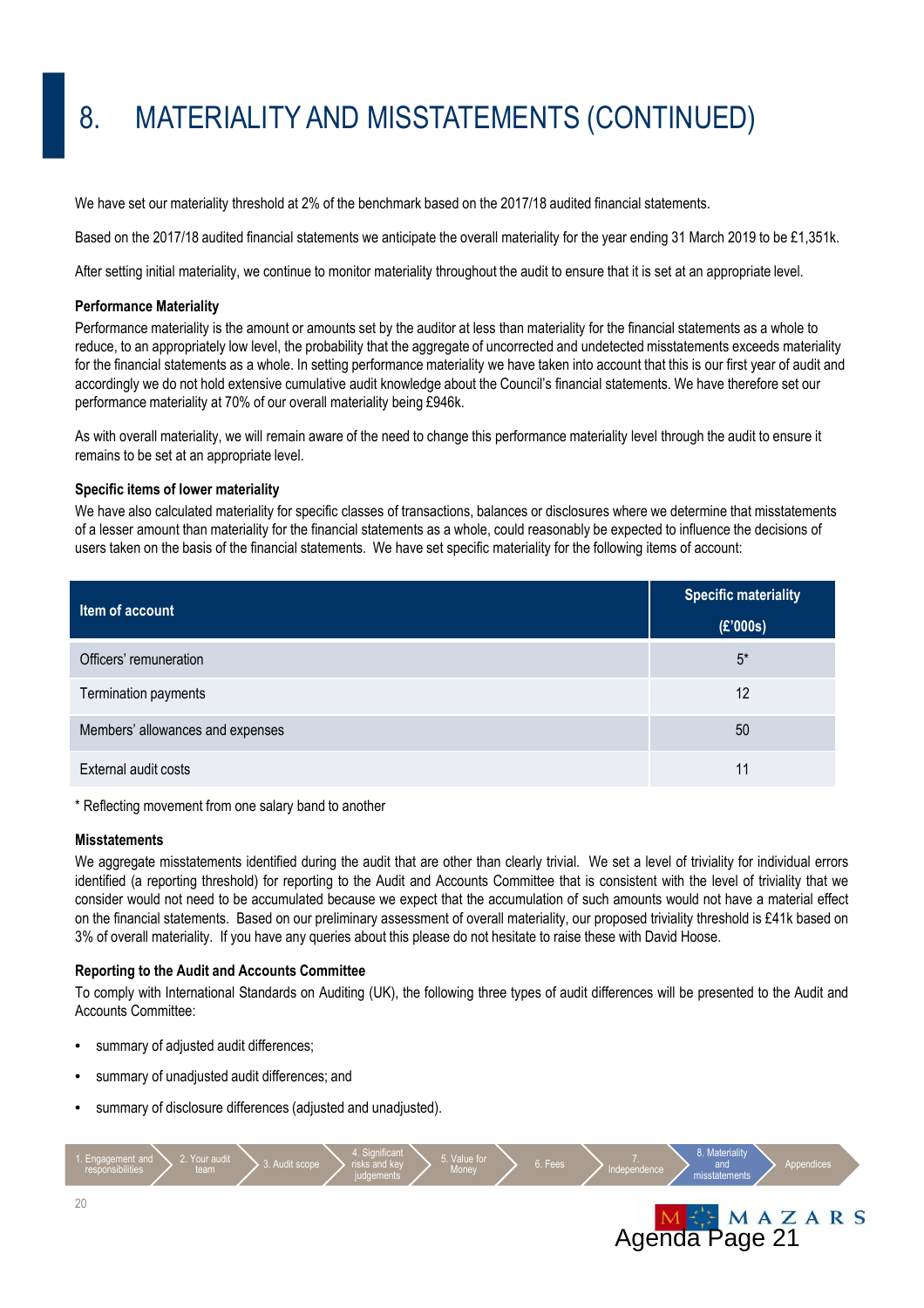# APPENDIX A – KEY COMMUNICATION POINTS

ISA (UK) 260 'Communication with Those Charged with Governance', ISA (UK) 265 'Communicating Deficiencies In Internal Control To Those Charged With Governance And Management' and other ISAs (UK) specifically require us to communicate the following:

| <b>Required communication</b>                                                                               | <b>Audit Strategy</b><br>Memorandum | <b>Audit Completion</b><br><b>Report</b> |
|-------------------------------------------------------------------------------------------------------------|-------------------------------------|------------------------------------------|
| Our responsibilities in relation to the audit of the financial statements and our wider<br>responsibilities |                                     |                                          |
| Planned scope and timing of the audit                                                                       |                                     |                                          |
| Significant audit risks and areas of management judgement                                                   |                                     |                                          |
| Our commitment to independence                                                                              |                                     |                                          |
| Responsibilities for preventing and detecting errors                                                        |                                     |                                          |
| Materiality and misstatements                                                                               |                                     |                                          |
| Fees for audit and other services                                                                           |                                     |                                          |
| Significant deficiencies in internal control                                                                |                                     |                                          |
| Significant findings from the audit                                                                         |                                     |                                          |
| Significant matters discussed with management                                                               |                                     |                                          |
| Our conclusions on the significant audit risks and areas of management judgement                            |                                     |                                          |
| Summary of misstatements                                                                                    |                                     |                                          |
| Management representation letter                                                                            |                                     |                                          |
| Our proposed draft audit report                                                                             |                                     |                                          |

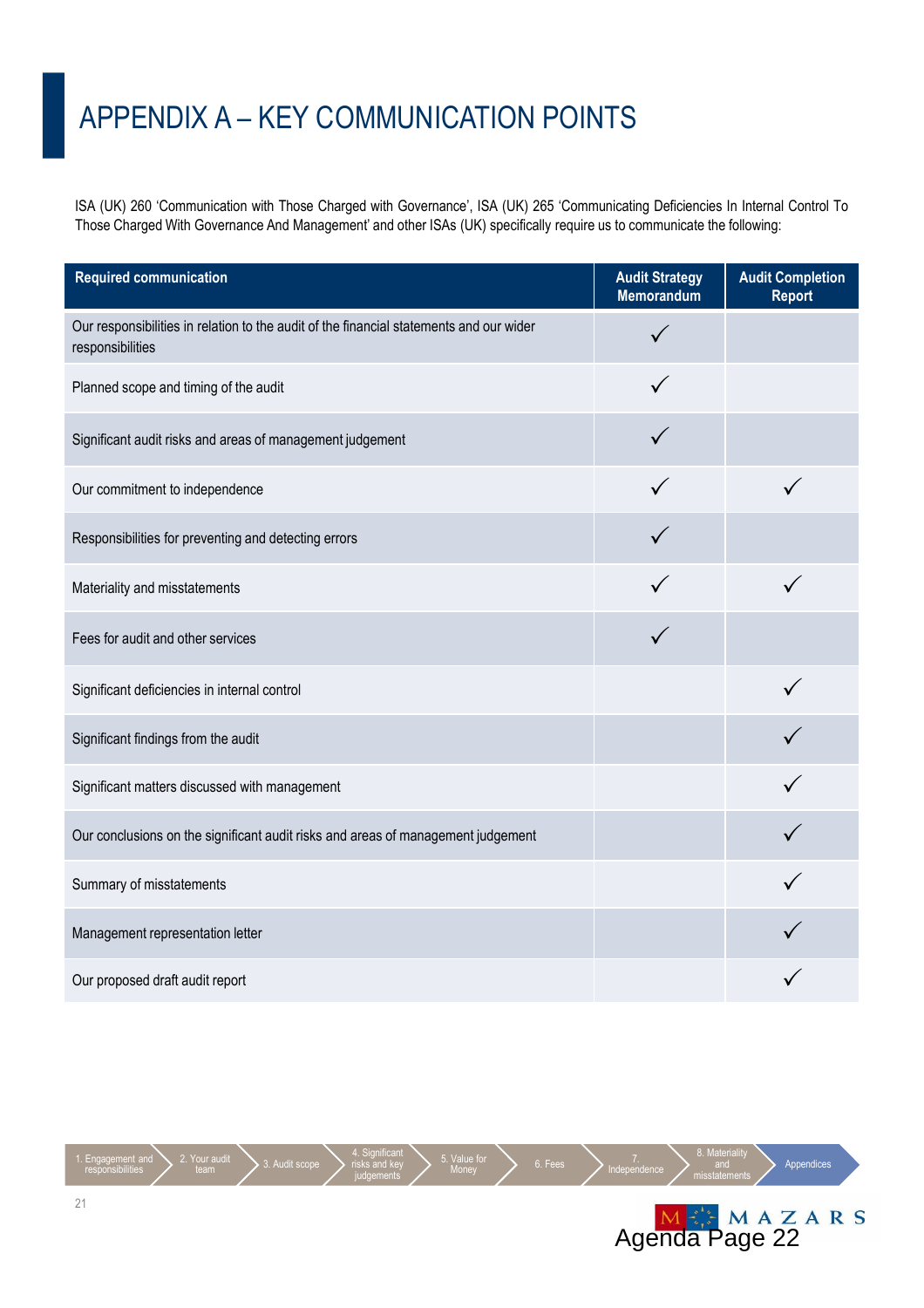### APPENDIX B – FORTHCOMING ACCOUNTING AND OTHER **ISSUES**

#### **Changes relevant to 2018/19**

IFRS 9 Financial Instruments - the standard replaces IAS 39 and introduces significant changes to the recognition and measurement of the Council's financial instruments, particularly its financial assets.

Although the accounting changes may be complex and may require the reclassification of some instruments, it is likely that the Council will continue to measure the majority of its financial assets at amortised cost.

For Councils that hold instruments that will be required to be measured at fair value under the new standard, there may be instances where changes in these fair values are recognised immediately and impact on the general fund. We are aware that, following the Ministry of Housing, Communities and Local Government consultations, a statutory override, will be put in place to mitigate the impact of these fair value movements on the Council's general fund balance.

IFRS 15 Revenue from Contracts with Customers - the 2018/19 Code also applies the requirements of IFRS 15, but it is unlikely that this will have significant implications for most local authorities.

There are no other significant changes to the Code of Practice on Local Authority Accounting (the Code) for 2018/19.

#### **Changes in future years**

| <b>Accounting standard</b> | Year of application | <b>Implications</b>                                                                                                                                                                                                                                                                                                                                                                                                                                                                                                                                                                                                                                                                                |
|----------------------------|---------------------|----------------------------------------------------------------------------------------------------------------------------------------------------------------------------------------------------------------------------------------------------------------------------------------------------------------------------------------------------------------------------------------------------------------------------------------------------------------------------------------------------------------------------------------------------------------------------------------------------------------------------------------------------------------------------------------------------|
| IFRS 16 – Leases           | 2020/21             | We anticipate that the new leasing standard will be adopted by the Code<br>for the 2019/20 financial year.<br>IFRS 16 will replace the existing leasing standard, IAS 17, and will<br>introduce significant changes, particularly for lessees. The requirements<br>for lessors will be largely unchanged from the position in IAS 17.<br>Lessees will need to recognise assets and liabilities for all leases (except<br>short-life or low-value leases) as the distinction between operating<br>leases and finance leases is removed.<br>The introduction of this standard is likely to lead to significant work being<br>required in order to identify all leases which the Council is party to. |